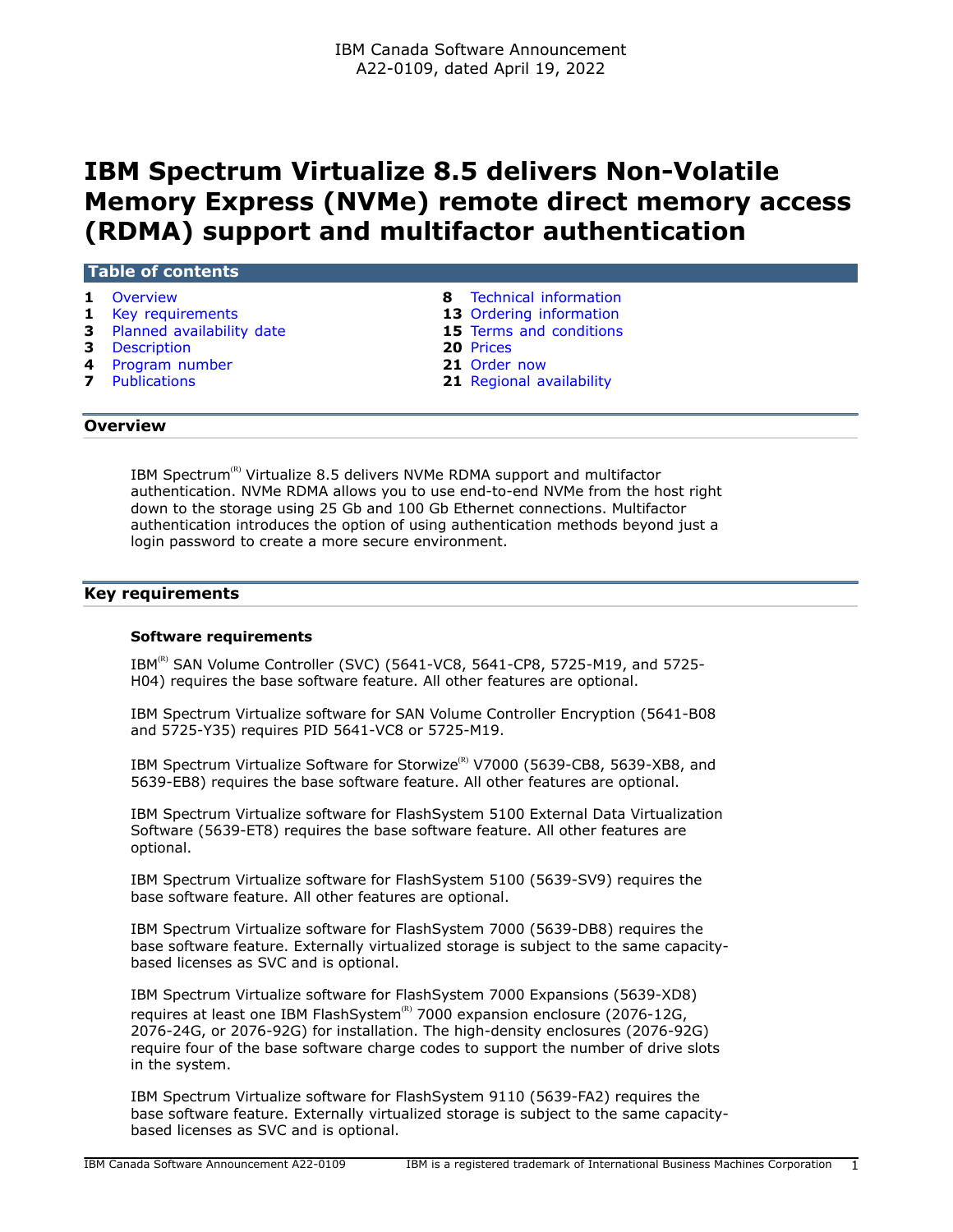IBM Spectrum Virtualize software for FlashSystem 9150 and 9200 (5639-FA3) requires the base software feature. Externally virtualized storage is subject to the same capacity-based licenses as SVC and is optional.

IBM Spectrum Virtualize software for FlashSystem 9x00 Expansions (5639-FA1) requires at least one IBM FlashSystem 9100 expansion enclosure (9846-AFF, 9846- A9F, 9848-AFF, or 9848-A9F) for installation. The high-density enclosures (9846- A9F and 9848-A9F) require four of the base software charge codes to support the number of drive slots in the system.

IBM Spectrum Virtualize software for FlashSystem 7000 (5639-F7K) requires the base software feature. Externally virtualized storage is subject to the same capacitybased licenses as SVC and is optional.

IBM Spectrum Virtualize software for FlashSystem 7000 Expansions (5639-EC1) requires at least one IBM FlashSystem 7000 expansion enclosure (4664-12G, 4664-24G, or 4664-92G) for installation. The high-density enclosures (4664-92G) require four of the base software charge codes to support the number of drive slots in the system.

IBM Spectrum Virtualize software for FlashSystem 9000 (5639-EA4) requires the base software feature. Externally virtualized storage is subject to the same capacitybased licenses as SVC and is optional.

#### **Hardware requirements**

IBM Spectrum Virtualize software for SAN Volume Controller requires at least one pair of IBM System Storage SVC (2145-SV1, 2145-DH8, 2145-SA2, 2145-SV2, 2145-SV3, 2147- SV1, 2147-SA2, 2147-SV2, or 2147-SV3) storage engines for installation. This software is also used to license External Data Virtualization on the IBM FlashSystem 7000 and 9000 families.

IBM Spectrum Virtualize software for SAN Volume Controller Encryption (5641-B08 and 5725-Y35) requires Encryption Enablement Feature ACE2 or ACE5.

IBM Spectrum Virtualize Software for Storwize V7000 Controller (5639-CB8) requires at least one IBM Storwize V7000 control enclosure (2076-724 or 2076-U7B) for installation.

IBM Spectrum Virtualize Software for Storwize V7000 Expansion software (5639- XB8) requires at least one IBM Storwize V7000 expansion enclosure (2076-A9F, 2076-92F, 2076-AFF, 2076-12F, or 2076-24F) for installation. The high-density enclosures (2076-A9F or 2076-92F) require four of the base software charge codes to support the number of disk slots in the system.

IBM Spectrum Virtualize Software for Storwize V7000 External Data Virtualization (5639- EB8) requires at least one IBM Storwize V7000 enclosure (2076-724) for installation.

IBM Spectrum Virtualize software for FlashSystem 5100 (5639-SV9) requires at least one IBM FlashSystem 5100 (2077-4H4, 2078-4H4, or 2078-UHB) or IBM Storwize V5100 control enclosure (2077-AF4, 2077-424, 2078-AF4, 2078-424, or 2078-U5B) for installation.

IBM Spectrum Virtualize software for FlashSystem 7000 Controller software (5639- DB8) requires at least one IBM FlashSystem 7000 control enclosure (2076-824 or 2076-U7C) for installation.

IBM Spectrum Virtualize software for FlashSystem 7000 Expansion software (5639- XD8) requires at least one IBM FlashSystem 7000 expansion enclosure (2076-12G, 2076-24G, 2076-92G) for installation. The high-density enclosures (2076-92G) require four of the base software charge codes to support the number of drive slots in the system.

IBM Spectrum Virtualize software for FlashSystem 5100 External Data Virtualization (5639-ET8) requires at least one IBM Storwize V5000 control enclosure (2077- AF4, 2077-424, 2077-AF3, 2077-312, 2077-324, 2078-AF4, 2078-424, 2078-AF3,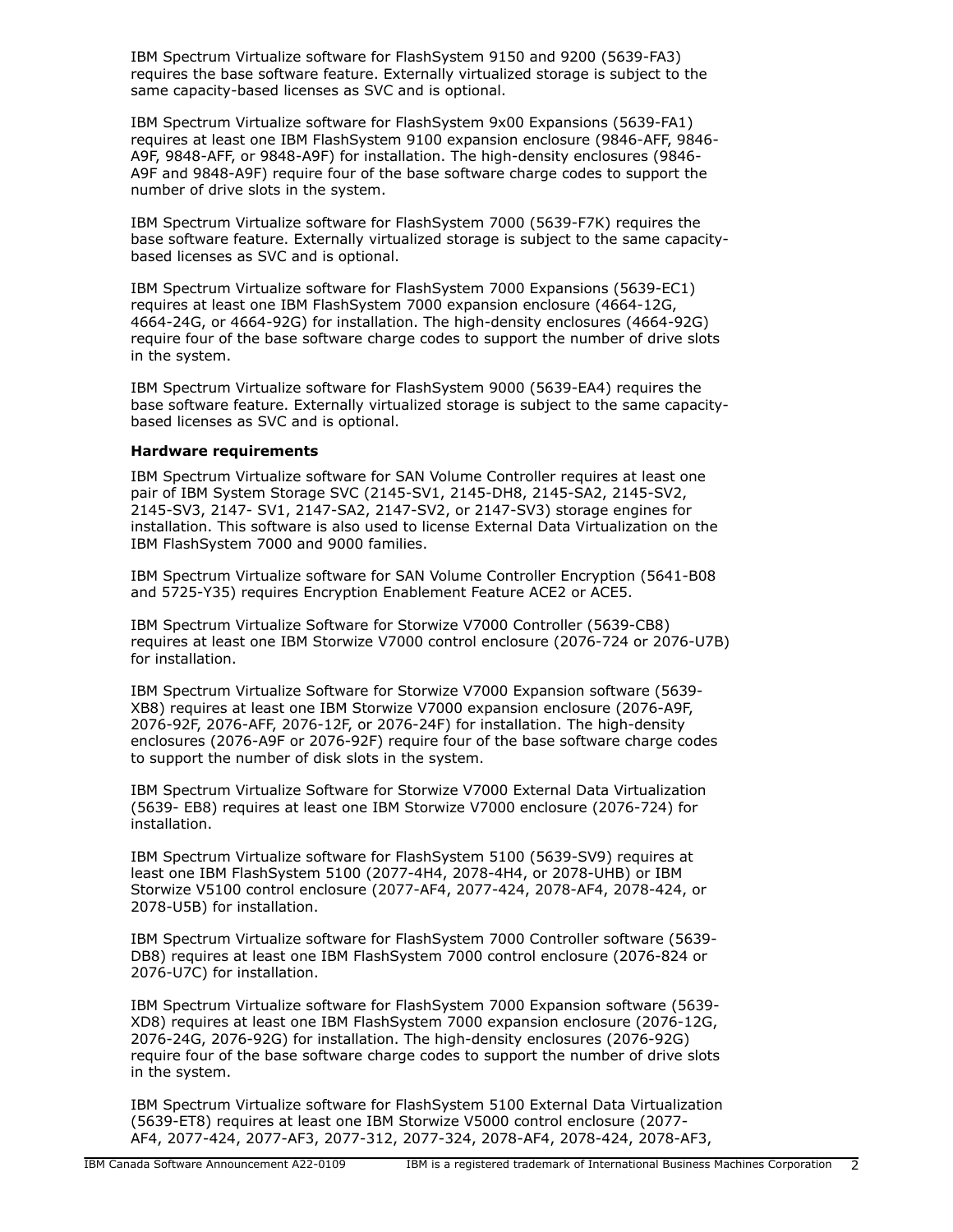2078-312, or 2078-324) or one FlashSystem 5100 control enclosure (2077-4H4, 2078-4H4, or 2078-UHB) for installation.

IBM Spectrum Virtualize software for FlashSystem 5100 (5639-SV9) requires at least one IBM FlashSystem 5100 (2077-4H4, 2078-4H4, or 2078-UHB) or IBM Storwize V5100 control enclosure (2077-AF4, 2077-424, 2078-AF4, 2078-424, or 2078-U5B) for installation.

IBM Spectrum Virtualize software for FlashSystem 9110 Controller (5639-FA2) requires at least one IBM FlashSystem 9110 control enclosure (9846-AF7, 9848-AF7, or 9848-UF7) for installation.

IBM Spectrum Virtualize software for FlashSystem 9150 and 9200 Controller (5639- FA3) requires at least one IBM FlashSystem 9150 control enclosure (9846-AF8, 9848-AF8, or 9848-UF8), or one IBM FlashSystem 9200 (9846-AG8, 9848-AG8, or 9848-UG8), for installation.

IBM Spectrum Virtualize software for FlashSystem 9x00 Expansions (5639-FA1) requires at least one IBM FlashSystem 9100 expansion enclosure (9846-AFF, 9846- A9F, 9848-AFF, or 9848-A9F) for installation. The high-density enclosures (9846- A9F and 9848-A9F) require four of the base software charge codes to support the number of drive slots in the system.

IBM Spectrum Virtualize software for FlashSystem 7000 Controller with PID 5639- F7K is only installable on IBM FlashSystem 7000 MTMs 4664-824 and 4664-U7C.

IBM Spectrum Virtualize software for FlashSystem 7000 Expansion with PID 5639- EC1 is only installable on IBM FlashSystem 7000 MTMs 4664-12G, 4664-24G, and 4664-92G.

IBM Spectrum Virtualize software for FlashSystem 9000 Controller with PID 5639- EA4 is only installable on IBM FlashSystem 9000 MTMs 4666-AG8 and 4666-UG8.

Current support summaries, including specific software, hardware, and firmware levels supported, are maintained at their respective support websites.

- [SAN Volume Controller](https://www.ibm.com/mysupport/s/topic/0TO0z000000Rf7lGAC/hwibm-san-volume-controller?language=en_US&productId=01t50000005Tg3M)
- [IBM FlashSystem 5000](https://www.ibm.com/mysupport/s/topic/0TO0z000000ZT0YGAW/flashsystem-5000?language=en_US&productId=01t0z000007lcrSAAQ)
- [IBM FlashSystem 5100](https://www.ibm.com/mysupport/s/topic/0TO0z000000ZT0ZGAW/flashsystem-5100?language=en_US&productId=01t0z000007lcrTAAQ)
- [IBM FlashSystem 7200](https://www.ibm.com/mysupport/s/topic/0TO0z000000ZT0dGAG/flashsystem-7200?language=en_US&productId=01t0z000007lcrXAAQ)
- [IBM FlashSystem 9100](https://www.ibm.com/mysupport/s/topic/0TO0z000000Rf7qGAC/hwibm-flashsystem-9100?language=en_US&productId=01t50000005Tg3jAAC)
- [IBM FlashSystem 9200](https://www.ibm.com/mysupport/s/topic/0TO0z000000ZT0iGAG/flashsystem-9200)

# <span id="page-2-0"></span>**Planned availability date**

April 29, 2022.

Availability within a country is subject to local legal requirements.

See the [Availability of national languages](#page-3-1) section for national language availability.

# <span id="page-2-1"></span>**Description**

Clients today face a challenging business environment. There is a need to store more information to make their business more competitive and for IT to be responsive and support initiatives, all while controlling IT costs and limiting the amount of staff required to support IT. Clients are also embarking on the journey of IT transformation, transitioning from traditional data centres to using five or more private and public cloud providers in their business environments.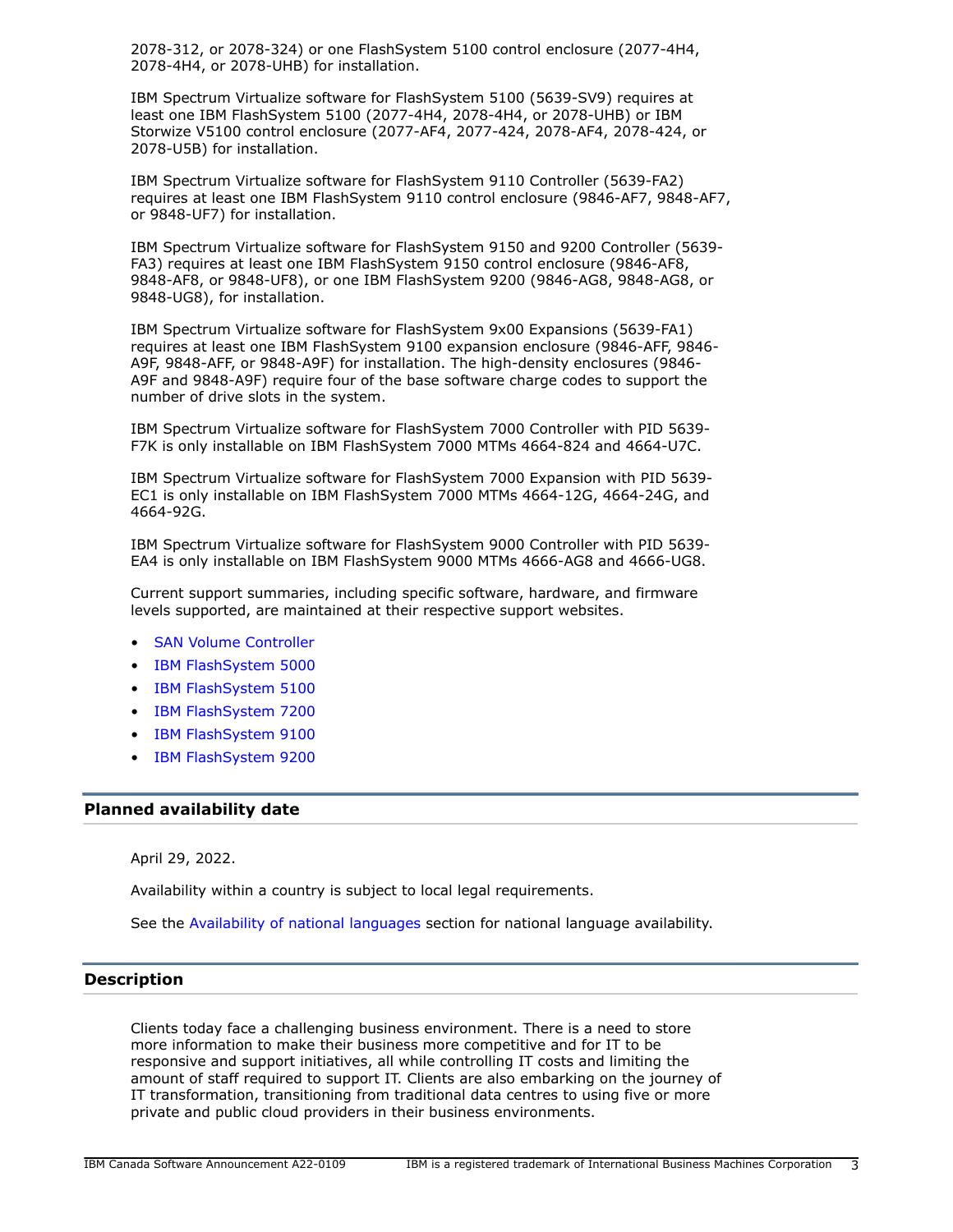IBM Spectrum Virtualize software delivers a cross-industry offering for clients who are dealing with these levels of complexity, as well as increasing storage requirements. These clients are also focused on scaling capacity and performance (scale up and scale out), data efficiency capabilities (deduplication, compression, thin provisioning, and iSCSI Unmap), high availability functionalities (stretched cluster, HyperSwap<sup>(R)</sup>, and mirrored volumes), security functions (Safeguarded Copy, encryption, multifactor authentication), disaster recovery functions (Global and Metro Mirror), local copy services (FlashCopy<sup>(R)</sup>), and performance features (flash drives and Easy Tier $(R)$  at a reasonable cost.

IBM Spectrum Virtualize also enables migration of data from existing storage systems to new ones, simplifying implementation and minimizing disruption. These are offerings for clients with existing SAN or Ethernet networks who seek to reduce the complexities and costs of managing their storage.

IBM Spectrum Virtualize has been enhanced with flash optimizations to support workloads demanding low latencies. Version 8.5 has added support for NVMe RDMA and multifactor authentication.

IBM Spectrum Virtualize systems deliver management of storage from entry-level and midrange up to enterprise storage systems, and enable hosts to attach through Fibre Channel and Ethernet. IBM Spectrum Virtualize is designed to be easy to use, enabling existing staff to start working with it rapidly. IBM Spectrum Virtualize uses virtualization, thin provisioning, and compression technologies to improve storage utilization and meet changing needs quickly and easily. In this way, IBM Spectrum Virtualize products are the ideal complement to server virtualization strategies.

# **Reference information**

For complete information about the IBM Storage Expert Care Service and Support offerings, see Services Announcement [A21-0398,](http://www.ibm.com/common/ssi/cgi-bin/ssialias?infotype=an&subtype=ca&appname=gpateam&supplier=649&letternum=ENUSA21-0398) dated August 17, 2021.

### <span id="page-3-1"></span>**Availability of national languages**

Planned and supported geography translations will be available for download by April 29, 2022, at the following product websites:

- [SAN Volume Controller](https://www.ibm.com/mysupport/s/topic/0TO0z000000Rf7lGAC/hwibm-san-volume-controller?language=en_US&productId=01t50000005Tg3M)
- [FlashSystem 5000](https://www.ibm.com/mysupport/s/topic/0TO0z000000ZT0YGAW/flashsystem-5000?language=en_US&productId=01t0z000007lcrSAAQ)
- [FlashSystem 5100](https://www.ibm.com/mysupport/s/topic/0TO0z000000ZT0ZGAW/flashsystem-5100?language=en_US&productId=01t0z000007lcrTAAQ)
- [FlashSystem 7200](https://www.ibm.com/mysupport/s/topic/0TO0z000000ZT0dGAG/flashsystem-7200?language=en_US&productId=01t0z000007lcrXAAQ)
- [FlashSystem 9100](https://www.ibm.com/mysupport/s/topic/0TO0z000000Rf7qGAC/hwibm-flashsystem-9100?language=en_US&productId=01t50000005Tg3jAAC)
- [FlashSystem 9200](https://www.ibm.com/mysupport/s/topic/0TO0z000000ZT0iGAG/flashsystem-9200?language=en_US&productId=01t0z000007lcrcAAA)
- [IBM Spectrum Virtualize](https://www.ibm.com/docs/en/spectrumvirtualsoftw)

Translation information, if available, can be found at the [Translation Reports](http://www.ibm.com/software/reports/compatibility/clarity/languageCategory.html) website.

#### <span id="page-3-0"></span>**Program number**

| Program number | <b>VRM</b> | Program name                                                                         |
|----------------|------------|--------------------------------------------------------------------------------------|
| 5639-CB8       | 8.5.0      | <b>IBM Spectrum Virtualize</b><br>Software for Storwize<br>V7000 Controller Software |
| 5639-XB8       | 8.5.0      | <b>IBM Spectrum Virtualize</b><br>Software for Storwize<br>V7000 Expansion Software  |
| 5639-EB8       | 8.5.0      | IBM Spectrum Virtualize<br>Software for Storwize                                     |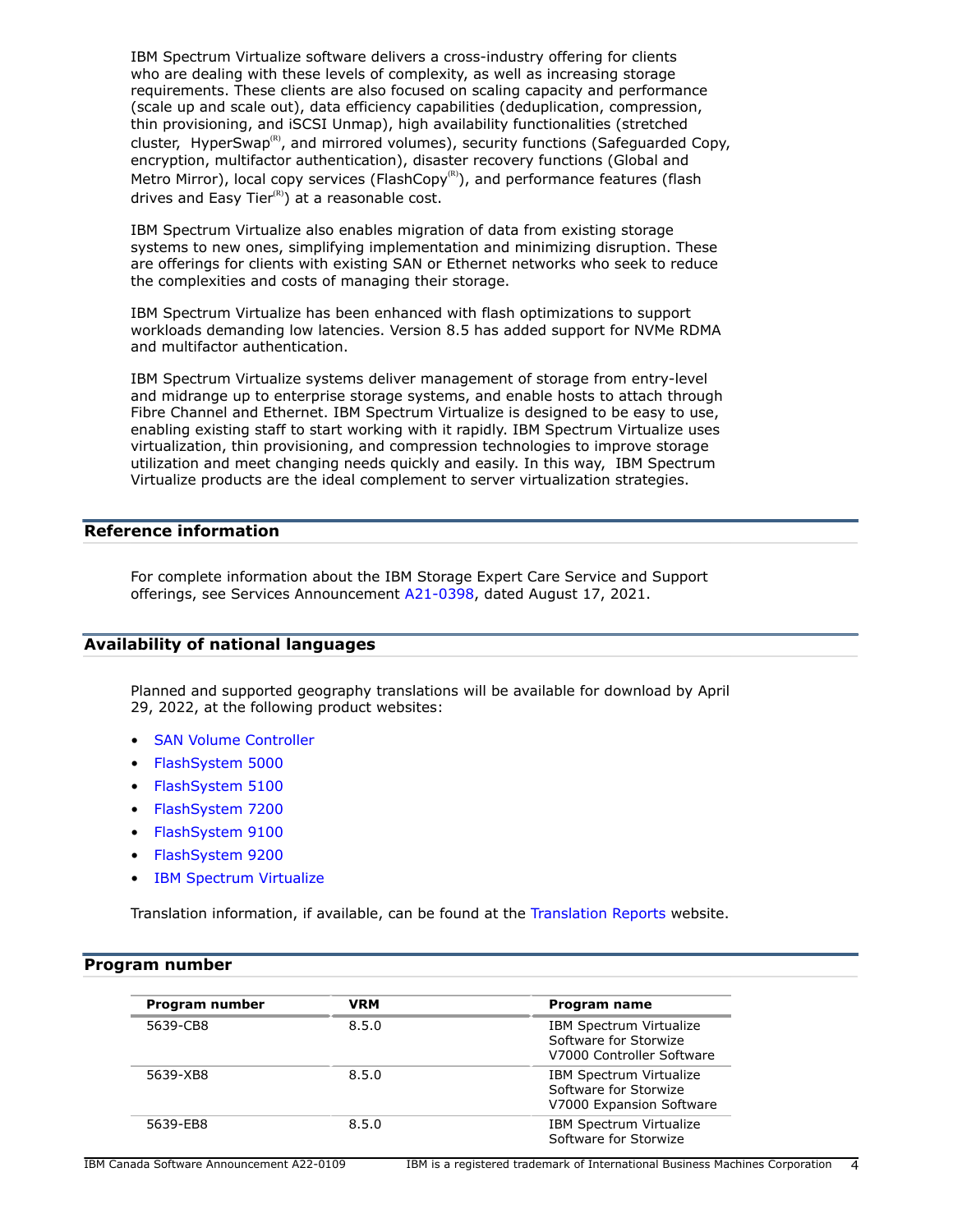| Program number | <b>VRM</b> | <b>Program name</b>                                                                                  |
|----------------|------------|------------------------------------------------------------------------------------------------------|
|                |            | V7000 External Data<br>Virtualization Software                                                       |
| 5639-ET8       | 8.5.0      | IBM Spectrum Virtualize<br>Software for FlashSystem<br>5100 External Data<br>Virtualization Software |
| 5639-SV9       | 8.5.0      | IBM Spectrum Virtualize<br>Software for FlashSystem<br>5100                                          |
| 5639-FA2       | 8.5.0      | IBM Spectrum Virtualize<br>Software for FlashSystem<br>9110 Controller                               |
| 5639-FA3       | 8.5.0      | IBM Spectrum Virtualize<br>Software for FlashSystem<br>9150 and 9200 Controller                      |
| 5639-FA1       | 8.5.0      | IBM Spectrum Virtualize<br>Software for FlashSystem<br>9x00 Expansions                               |
| 5639-DB8       | 8.5.0      | IBM Spectrum Virtualize<br>Software for FlashSystem<br>7000 Controller                               |
| 5639-XD8       | 8.5.0      | IBM Spectrum Virtualize<br>Software for FlashSystem<br>7000 Expansion                                |
| 5639-F7K       | 8.5.0      | IBM Spectrum Virtualize<br>SW for FlashSystem 7000<br>Controller                                     |
| 5639-EC1       | 8.5.0      | IBM Spectrum Virtualize<br>SW for FlashSystem 7000<br>Expansion                                      |
| 5639-EA4       | 8.5.0      | IBM Spectrum Virtualize<br>SW for FlashSystem 9000<br>Controller                                     |

# **IBM Spectrum Virtualize Software for Storwize V7000 Controller Software 8**

| Program<br>number | <b>Maintenance</b><br>1-year<br>Program<br>number | <b>Maintenance</b><br>2-year<br>Program<br>number | 3-year<br>Program<br>number | <b>Maintenance Maintenance</b><br>4-year<br>Program<br>number | <b>Maintenance</b><br>5-year<br>Program<br>number |
|-------------------|---------------------------------------------------|---------------------------------------------------|-----------------------------|---------------------------------------------------------------|---------------------------------------------------|
| 5639-CB8          | 5639-CBA                                          | 5639-CBF                                          | 5639-CBC                    | 5639-CBG                                                      | 5639-CBH                                          |
|                   | 5639-CBB                                          |                                                   | 5639-CBD                    |                                                               |                                                   |
|                   |                                                   |                                                   | 5639-CBE                    |                                                               |                                                   |

# **IBM Spectrum Virtualize Software for Storwize V7000 Expansion Software 8**

| Program<br>number | <b>Maintenance</b><br>1-year<br>Program<br>number | <b>Maintenance</b><br>2-year<br>Program<br>number | 3-year<br>Program<br>number | <b>Maintenance Maintenance</b><br>4-year<br>Program<br>number | <b>Maintenance</b><br>5-year<br>Program<br>number |
|-------------------|---------------------------------------------------|---------------------------------------------------|-----------------------------|---------------------------------------------------------------|---------------------------------------------------|
| 5639-XB8          | 5639-XBA                                          | 5639-XBF                                          | 5639-XBC                    | 5639-XBG                                                      | 5639-XBH                                          |
|                   | 5639-XBB                                          |                                                   | 5639-XBD                    |                                                               |                                                   |
|                   |                                                   |                                                   | 5639-XBE                    |                                                               |                                                   |

# **IBM Spectrum Virtualize Software for Storwize V7000 External Data Virtualization Software 8**

| Program<br>number | <b>Maintenance</b><br>1-year<br>Program<br>number | <b>Maintenance</b><br>2-year<br>Program<br>number | 3-year<br>Program<br>number | <b>Maintenance Maintenance</b><br>4-year<br>Program<br>number | <b>Maintenance</b><br>5-year<br>Program<br>number |
|-------------------|---------------------------------------------------|---------------------------------------------------|-----------------------------|---------------------------------------------------------------|---------------------------------------------------|
| 5639-EB8          | 5639-EBA                                          | 5639-EBF                                          | 5639-EBC                    | 5639-EBG                                                      | 5639-EBH                                          |
|                   | 5639-EBB                                          |                                                   | 5639-EBD                    |                                                               |                                                   |
|                   |                                                   |                                                   | 5639-EBE                    |                                                               |                                                   |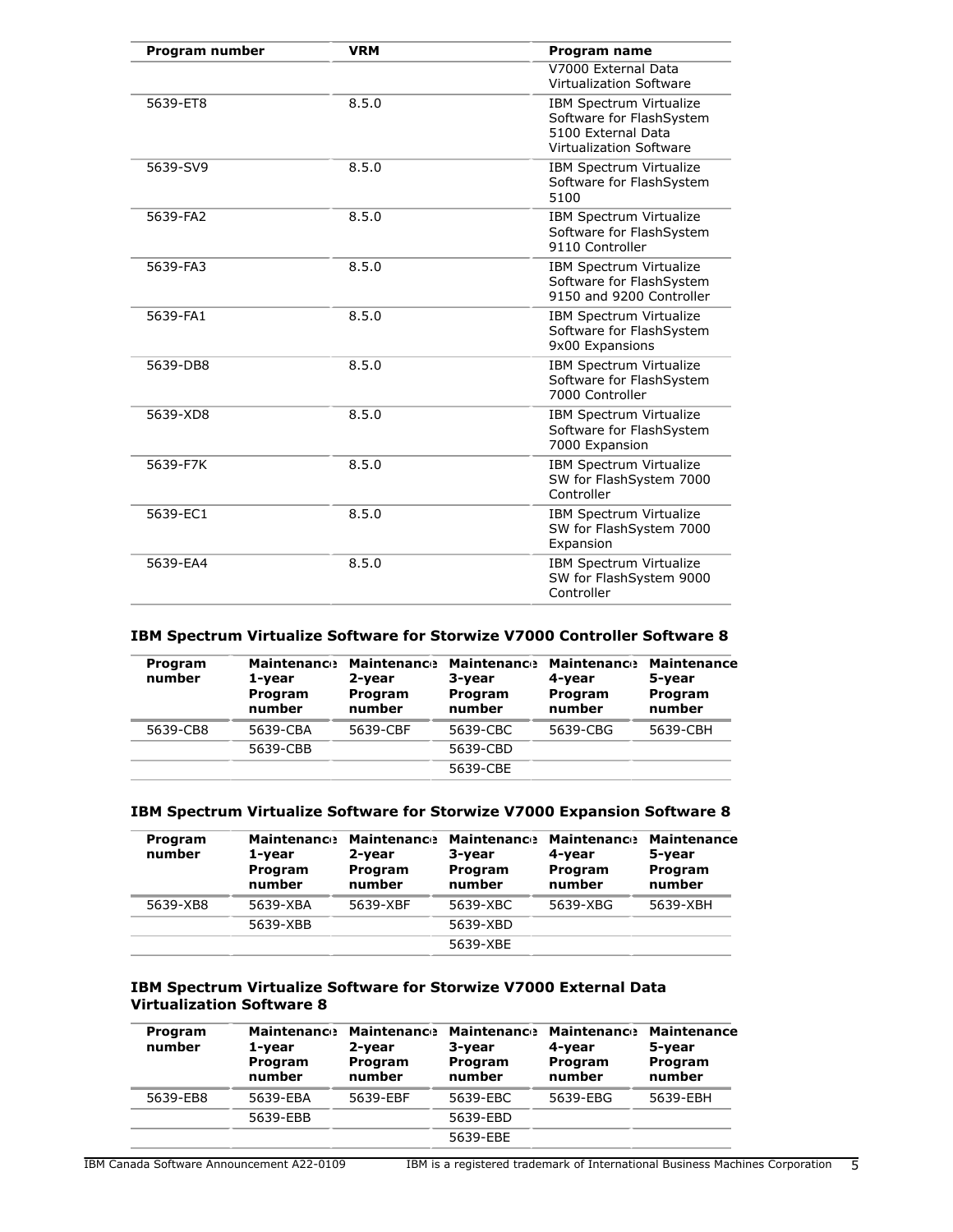# **IBM Spectrum Virtualize Software for FlashSystems 5100 External Data Virtualization Software 8**

| Program<br>number | <b>Maintenance</b><br>1-year<br>Program<br>number | <b>Maintenance</b><br>2-year<br>Program<br>number | 3-year<br>Program<br>number | <b>Maintenance Maintenance</b><br>4-year<br>Program<br>number | <b>Maintenance</b><br>5-year<br>Program<br>number |
|-------------------|---------------------------------------------------|---------------------------------------------------|-----------------------------|---------------------------------------------------------------|---------------------------------------------------|
| 5639-ET8          | 5639-ETA                                          | 5639-ETF                                          | 5639-ETC                    | 5639-ETG                                                      | 5639-ETH                                          |
|                   | 5639-ETB                                          |                                                   | 5639-ETD                    |                                                               |                                                   |
|                   |                                                   |                                                   | 5639-ETE                    |                                                               |                                                   |

# **IBM Spectrum Virtualize Software for FlashSystem 5100 8**

| Program<br>number | <b>Maintenance</b><br>1-year<br>Program<br>number | <b>Maintenance</b><br>2-year<br>Program<br>number | <b>Maintenance</b><br>3-year<br>Program<br>number | <b>Maintenance</b><br>4-year<br>Program<br>number | <b>Maintenance</b><br>5-year<br>Program<br>number |
|-------------------|---------------------------------------------------|---------------------------------------------------|---------------------------------------------------|---------------------------------------------------|---------------------------------------------------|
| 5639-SV9          | 5639-SAV                                          | 5639-SCV                                          | 5639-SDV                                          | 5639-SGV                                          | 5639-SHV                                          |
|                   | 5639-SBV                                          |                                                   | 5639-SEV                                          |                                                   |                                                   |
|                   |                                                   |                                                   | 5639-SFV                                          |                                                   |                                                   |

# **IBM Spectrum Virtualize Software for FlashSystem 9110 Controller 8**

| Program<br>number | <b>Maintenance</b><br>1-year<br>Program<br>number | <b>Maintenance</b><br>2-year<br>Program<br>number | <b>Maintenance Maintenance</b><br>3-year<br>Program<br>number | 4-vear<br>Program<br>number | <b>Maintenance</b><br>5-year<br>Program<br>number |
|-------------------|---------------------------------------------------|---------------------------------------------------|---------------------------------------------------------------|-----------------------------|---------------------------------------------------|
| 5639-FA2          | 5639-FAJ                                          | 5639-FAP                                          | 5639-FAL                                                      | 5639-FAO                    | 5639-FAR                                          |
|                   | 5639-FAK                                          |                                                   | 5639-FAM                                                      |                             |                                                   |
|                   |                                                   |                                                   | 5639-FAN                                                      |                             |                                                   |

#### **IBM Spectrum Virtualize Software for FlashSystem 9150 and 9200 Controller 8**

| 1-year<br>Program<br>number | 2-year<br>Program<br>number | 3-year<br>Program<br>number    | 4-year<br>Program<br>number | <b>Maintenance</b><br>5-year<br>Program<br>number |
|-----------------------------|-----------------------------|--------------------------------|-----------------------------|---------------------------------------------------|
| 5639-FAS                    | 5639-FAX                    | 5639-FAU                       | 5639-FAY                    | 5639-FAZ                                          |
| 5639-FAT                    |                             | 5639-FAV                       |                             |                                                   |
|                             |                             | 5639-FAW                       |                             |                                                   |
|                             |                             | <b>Maintenance Maintenance</b> |                             | Maintenance Maintenance                           |

# **IBM Spectrum Virtualize Software for FlashSystem 9x00 Expansions 8**

| Program<br>number | <b>Maintenance</b><br>1-year<br>Program<br>number | <b>Maintenance</b><br>2-year<br>Program<br>number | <b>Maintenance</b><br>3-year<br>Program<br>number | <b>Maintenance</b><br>4-year<br>Program<br>number | <b>Maintenance</b><br>5-year<br>Program<br>number |
|-------------------|---------------------------------------------------|---------------------------------------------------|---------------------------------------------------|---------------------------------------------------|---------------------------------------------------|
| 5639-FA1          | 5639-FAA                                          | 5639-FAF                                          | 5639-FAC                                          | 5639-FAG                                          | 5639-FAH                                          |
|                   | 5639-FAB                                          |                                                   | 5639-FAD                                          |                                                   |                                                   |
|                   |                                                   |                                                   | 5639-FAE                                          |                                                   |                                                   |

# **IBM Spectrum Virtualize Software for FlashSystem 7000 Controller 8**

| Program<br>number | <b>Maintenance</b><br>1-year<br>Program<br>number | <b>Maintenance</b><br>2-year<br>Program<br>number | <b>Maintenance</b><br>3-year<br>Program<br>number | <b>Maintenance</b><br>4-vear<br>Program<br>number | <b>Maintenance</b><br>5-year<br>Program<br>number |
|-------------------|---------------------------------------------------|---------------------------------------------------|---------------------------------------------------|---------------------------------------------------|---------------------------------------------------|
| 5639-DB8          | 5639-DBA                                          | 5639-DBC                                          | 5639-DBD                                          | 5639-DBG                                          | 5639-DBH                                          |
|                   | 5639-DBB                                          |                                                   | 5639-DBE                                          |                                                   |                                                   |
|                   |                                                   |                                                   | 5639-DBF                                          |                                                   |                                                   |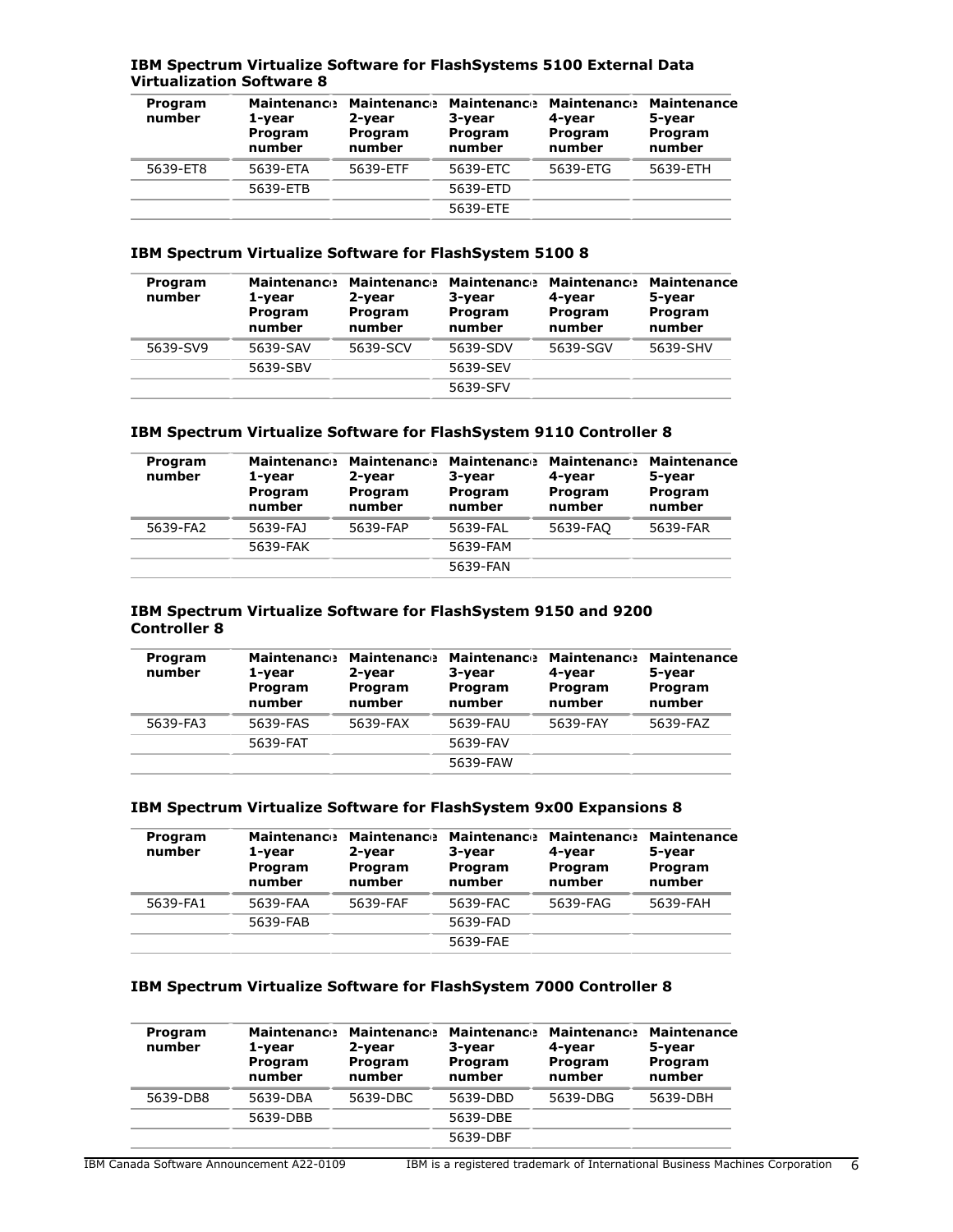| Program<br>number | 19: : Opeen and theathle borenare for thoughorem 7000 Expandion o<br><b>Maintenance</b><br>1-vear<br>Program<br>number | <b>Maintenance</b><br>2-vear<br><b>Program</b><br>number | <b>Maintenance</b><br>3-vear<br><b>Program</b><br>number | <b>Maintenance</b><br>4-vear<br><b>Program</b><br>number | <b>Maintenance</b><br>5-vear<br>Program<br>number |
|-------------------|------------------------------------------------------------------------------------------------------------------------|----------------------------------------------------------|----------------------------------------------------------|----------------------------------------------------------|---------------------------------------------------|
|                   |                                                                                                                        |                                                          |                                                          |                                                          |                                                   |
| 5639-XD8          | 5639-XDA                                                                                                               | 5639-XDF                                                 | 5639-XDC                                                 | 5639-XDG                                                 | 5639-XDH                                          |

# **IBM Spectrum Virtualize Software for FlashSystem 7000 Expansion 8**

5639-XDB 5639-XDD

## **IBM SV SW for FlashSystem 7000 Controller 8**

| Program<br>number | 3-<br>month<br>Program | 1-vear<br>Program<br>number | 2-vear<br>Program<br>number | 3-year<br>Program<br>number | 4-vear<br>Program<br>number | Maintenance Maintenance Maintenance Maintenance Maintenance Maintenance<br>5-year<br>Program<br>number |
|-------------------|------------------------|-----------------------------|-----------------------------|-----------------------------|-----------------------------|--------------------------------------------------------------------------------------------------------|
| 5639-<br>F7K      | number<br>5639-<br>EA2 | 5639-<br><b>NAB</b>         | 5639-<br><b>NAA</b>         | 5639-<br>NA9                | 5639-<br>NA8                | 5639-<br>NA7                                                                                           |

5639-XDE

#### **IBM SV SW for FlashSystem 7000 Expansion 8**

|                          | Maintenance Maintenance Maintenance Maintenance Maintenance Maintenance |                             |                             |                             |                             |                             |
|--------------------------|-------------------------------------------------------------------------|-----------------------------|-----------------------------|-----------------------------|-----------------------------|-----------------------------|
| Program<br>number        | 3-<br>month<br>Program<br>number                                        | 1-vear<br>Program<br>number | 2-vear<br>Program<br>number | 3-vear<br>Program<br>number | 4-vear<br>Program<br>number | 5-vear<br>Program<br>number |
| 5639-<br>EC <sub>1</sub> | 5639-<br>EC <sub>2</sub>                                                | 5639-<br><b>NAG</b>         | 5639-<br><b>NAF</b>         | 5639-<br><b>NAE</b>         | 5639-<br><b>NAD</b>         | 5639-<br><b>NAC</b>         |

#### **IBM SV SW for FlashSystem 9000 Controller 8**

| Program<br>number | 3-<br>month<br>Program<br>number | 1-vear<br>Program<br>number | 2-vear<br>Program<br>number | 3-vear<br>Program<br>number | 4-vear<br>Program<br>number | <b>MaintenanceMaintenanceMaintenanceMaintenanceMaintenanceMaintenance</b><br>5-year<br>Program<br>number |
|-------------------|----------------------------------|-----------------------------|-----------------------------|-----------------------------|-----------------------------|----------------------------------------------------------------------------------------------------------|
| 5639-             | 5639-                            | $5601 -$                    | $5601 -$                    | $5601 -$                    | $5601 -$                    | $5601 -$                                                                                                 |
| EA4               | FA3                              | A01                         | A02                         | A03                         | A04                         | A05                                                                                                      |

# **Education support**

IBM training provides education to support many IBM offerings. Descriptions of courses for IT professionals and managers can be found on the [IBM Training and](http://www.ibm.com/services/learning/) [Skills](http://www.ibm.com/services/learning/) website.

Call IBM training at 800-IBM-TEACH (426-8322) for catalogues, schedules, and enrollments.

# **Offering Information**

Product information is available on the [IBM Offering Information](http://www.ibm.com/common/ssi) website.

More information is also available on the [Passport Advantage and Passport](http://www.ibm.com/software/passportadvantage) [Advantage Express](http://www.ibm.com/software/passportadvantage) website.

# <span id="page-6-0"></span>**Publications**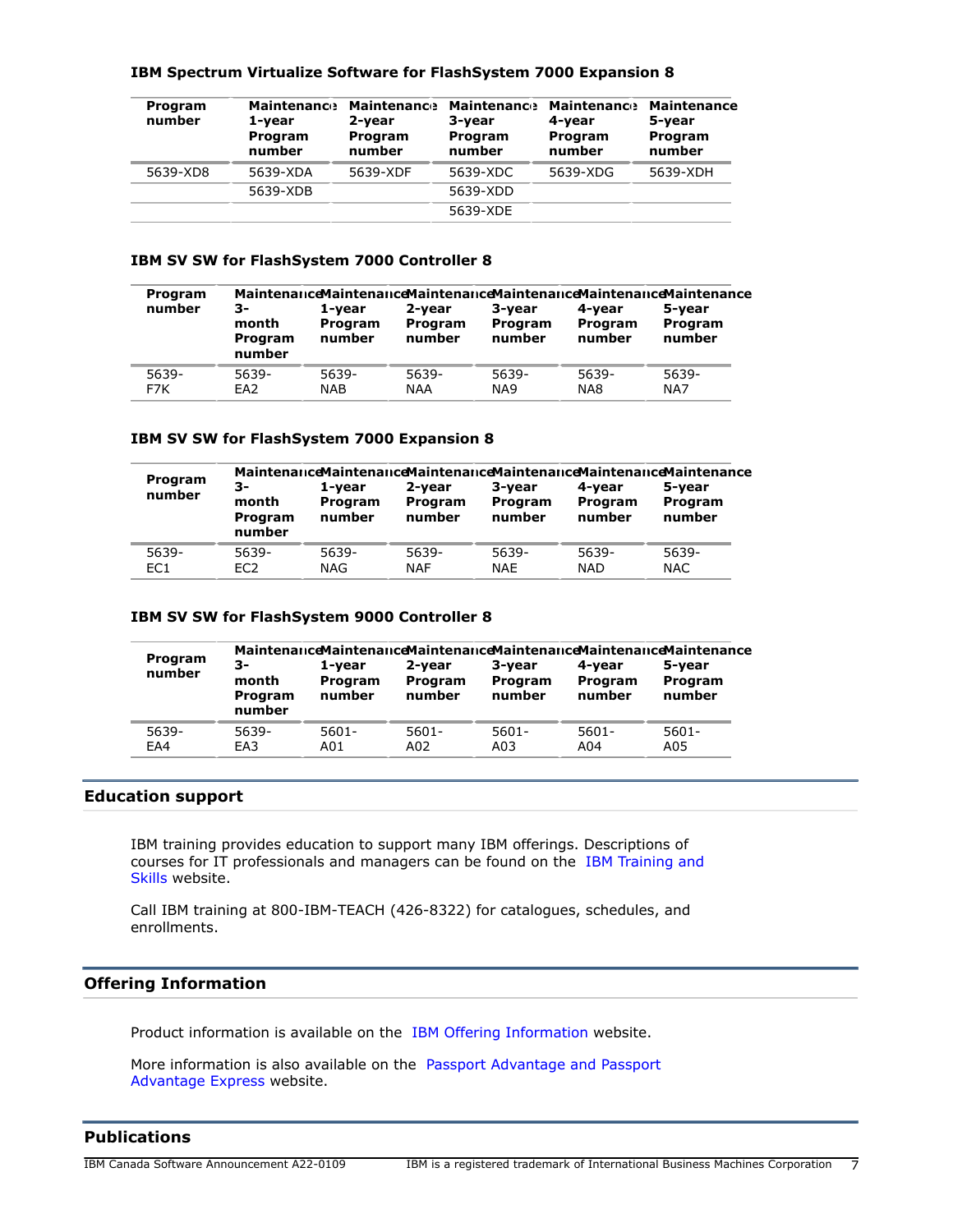The following publications can be downloaded in PDF format from the individual product websites:

| Title                             | Order number |
|-----------------------------------|--------------|
| ENUG                              | Z125-5823    |
| <b>IBM Systems Safety Notices</b> | G229-9054    |

To download these free PDF format publications, go to the [IBM Publications Center](http://www.ibm.com/shop/publications/order) website.

To access IBM Documentation and to directly download any publications in PDF format, go to the individual IBM Documentation product website:

- [SAN Volume Controller](https://www.ibm.com/docs/en/sanvolumecontroller)
- [IBM FlashSystem 5200, 5000, 5100, Storwize V5100 and V5000E](https://www.ibm.com/docs/en/flashsystem-5x00)
- [IBM FlashSystem 7200 and Storwize V7000](https://www.ibm.com/docs/en/flashsystem-7x00)
- [IBM FlashSystem 9200 and 9100](https://www.ibm.com/docs/en/flashsystem-9x00)

# <span id="page-7-0"></span>**Technical information**

#### **Specified operating environment**

# <span id="page-7-1"></span>*Hardware requirements*

IBM Spectrum Virtualize software for SAN Volume Controller 8 requires at least one pair of IBM System Storage SVC storage engines (2145-SV1, 2145-DH8, 2145- SA2, 2145-SV2, 2147-SV1, 2147-SA2, 2147-SV2, 2145-SV3, or 2147-SV3) for installation. This software is also used to license external data virtualization on the IBM FlashSystem 7000 and 9000 families.

IBM Spectrum Virtualize software for SAN Volume Controller Encryption 8 (5641-B08 and 5725-Y35) requires Encryption Enablement Feature ACE2 or ACE5.

IBM Spectrum Virtualize software for SAN Volume Controller utility requires at least one pair of IBM System Storage SAN Volume Controller storage engines (2145- SV1, 2145-DH8, 2145-SA2, 2145-SV2, 2147-SV1, 2147-SA2, 2147-SV2, 2145-SV3, or 2147-SV3) for installation. This software is also used to license external data virtualization on the IBM FlashSystem 7000 and 9000 families.

IBM Spectrum Virtualize software for Storwize V7000 Controller (5639-CB8) requires at least one IBM Storwize V7000 control enclosure (2076-724 or 2076-U7B) for installation.

IBM Spectrum Virtualize software for Storwize V7000 Expansion (5639-XB8) requires at least one IBM Storwize V7000 expansion enclosure (2076-A9F, 2076-92F, 2076-AFF, 2076-12F, or 2076-24F) for installation. The high-density enclosures (2076-A9F or 2076-92F) require four of the base software charge codes to support the number of disk slots in the system.

IBM Spectrum Virtualize software for Storwize V7000 External Data Virtualization (5639-EB8) requires at least one IBM Storwize V7000 enclosure (2076-724) for installation.

IBM Spectrum Virtualize software for FlashSystem 5100 (5639-SV9) requires at least one IBM FlashSystem 5100 (2077-4H4, 2078-4H4, or 2078-UHB) or IBM Storwize V5100 control enclosure (2077-AF4, 2077-424, 2078-AF4, 2078-424, or 2078-U5B) for installation.

IBM Spectrum Virtualize software for FlashSystem 7000 Controller (5639-DB8) requires at least one IBM FlashSystem 7000 control enclosure (2076-824 or 2076- U7C) for installation.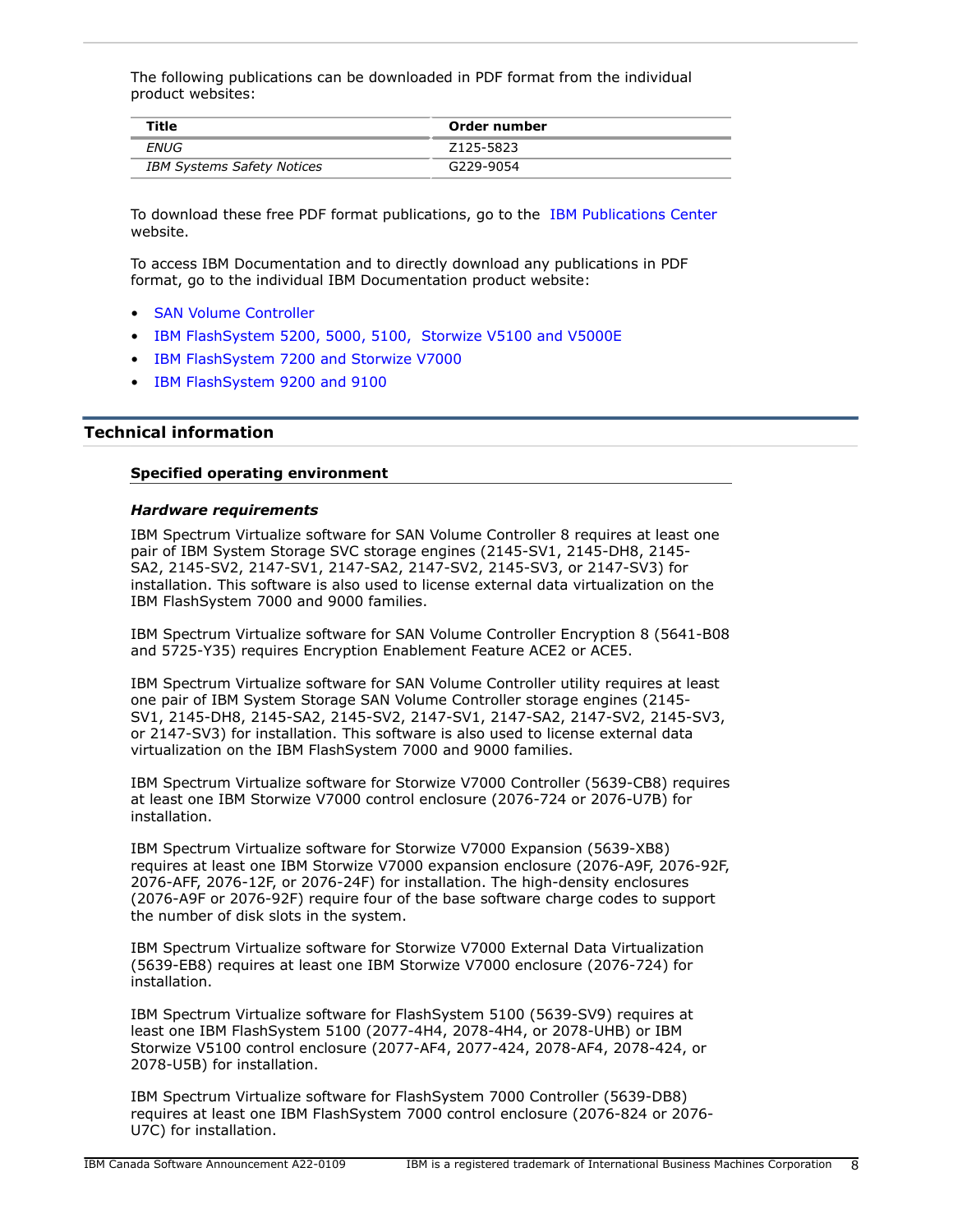IBM Spectrum Virtualize software for FlashSystem 7000 Expansion (5639-XD8) requires at least one IBM FlashSystem 7000 expansion enclosure (2076-12G, 2076-24G, or 2076-92G) for installation. The high-density enclosures (2076-92G) require four of the base software charge codes to support the number of drive slots in the system.

IBM Spectrum Virtualize software for FlashSystem 5100 External Data Virtualization (5639-ET8) requires at least one IBM Storwize V5000 control enclosure (2077- AF4, 2077-424, 2077-AF3, 2077-312, 2077-324, 2078-AF4, 2078-424, 2078-AF3, 2078-312, or 2078-324) or one FlashSystem 5100 control enclosure (2077-4H4, 2078-4H4, or 2078-UHB) for installation.

IBM Spectrum Virtualize software for FlashSystem 5100 8 (5639-SV9) requires at least one IBM FlashSystem 5100 (2077-4H4, 2078-4H4, or 2078-UHB) or IBM Storwize V5100 control enclosure (2077-AF4, 2077-424, 2078-AF4, 2078-424, or 2078-U5B) for installation.

IBM Spectrum Virtualize software for FlashSystem 9110 Controller (5639-FA2) requires at least one IBM FlashSystem 9110 control enclosure (9846-AF7, 9848-AF7, or 9848-UF7) for installation.

IBM Spectrum Virtualize software for FlashSystem 9150 and 9200 Controller (5639- FA3) requires at least one IBM FlashSystem 9150 control enclosure (9846-AF8, 9848-AF8, or 9848-UF8) or one IBM FlashSystem 9200 (9846-AG8, 9848-AG8, or 9848-UG8) for installation.

IBM Spectrum Virtualize software for FlashSystem 9x00 Expansions (5639-FA1) requires at least one IBM FlashSystem 9100 expansion enclosure (9846-AFF, 9846- A9F, 9848-AFF, or 9848-A9F) for installation. The high-density enclosures (9846- A9F and 9848-A9F) require four of the base software charge codes to support the number of drive slots in the system.

IBM Spectrum Virtualize Software for FlashSystem 7000 Controller (5639-F7K) can only be ordered with FlashSystem 7000 machine type-model 4664-824 or 4664- U7C.

IBM Spectrum Virtualize Software for FlashSystem 7000 Expansions (5639-EC1) can only be ordered with FlashSystem 7000 machine type-model 4664-12G, 4664-24G, or 4664-92G.

IBM Spectrum Virtualize Software for FlashSystem 9000 Controller (5639-EA4) can only be ordered with FlashSystem 9000 machine type-model 4666-AG8 or 4666- UG8.

Current support summaries, including specific software, hardware, and firmware levels supported, are maintained at their respective support websites:

- [SAN Volume Controller](https://www.ibm.com/mysupport/s/topic/0TO0z000000Rf7lGAC/hwibm-san-volume-controller?language=en_US&productId=01t50000005Tg3M)
- [IBM FlashSystem 5000](https://www.ibm.com/mysupport/s/topic/0TO0z000000ZT0YGAW/flashsystem-5000?language=en_US&productId=01t0z000007lcrSAAQ)
- [IBM FlashSystem 5100](https://www.ibm.com/mysupport/s/topic/0TO0z000000ZT0ZGAW/flashsystem-5100?language=en_US&productId=01t0z000007lcrTAAQ)
- [IBM FlashSystem 7200](https://www.ibm.com/mysupport/s/topic/0TO0z000000ZT0dGAG/flashsystem-7200?language=en_US&productId=01t0z000007lcrXAAQ)
- [IBM FlashSystem 9100](https://www.ibm.com/mysupport/s/topic/0TO0z000000Rf7qGAC/hwibm-flashsystem-9100?language=en_US&productId=01t50000005Tg3jAAC)
- [IBM FlashSystem 9200](https://www.ibm.com/mysupport/s/topic/0TO0z000000ZT0iGAG/flashsystem-9200)

#### *Software requirements*

For information about upgrading, current hardware and software interoperability dependencies, and other product environment and configuration information, see the respective support website:

- [SAN Volume Controller](https://www.ibm.com/mysupport/s/topic/0TO0z000000Rf7lGAC/hwibm-san-volume-controller?language=en_US&productId=01t50000005Tg3M)
- [IBM FlashSystem 5000](https://www.ibm.com/mysupport/s/topic/0TO0z000000ZT0YGAW/flashsystem-5000?language=en_US&productId=01t0z000007lcrSAAQ)
- [IBM FlashSystem 5100](https://www.ibm.com/mysupport/s/topic/0TO0z000000ZT0ZGAW/flashsystem-5100?language=en_US&productId=01t0z000007lcrTAAQ)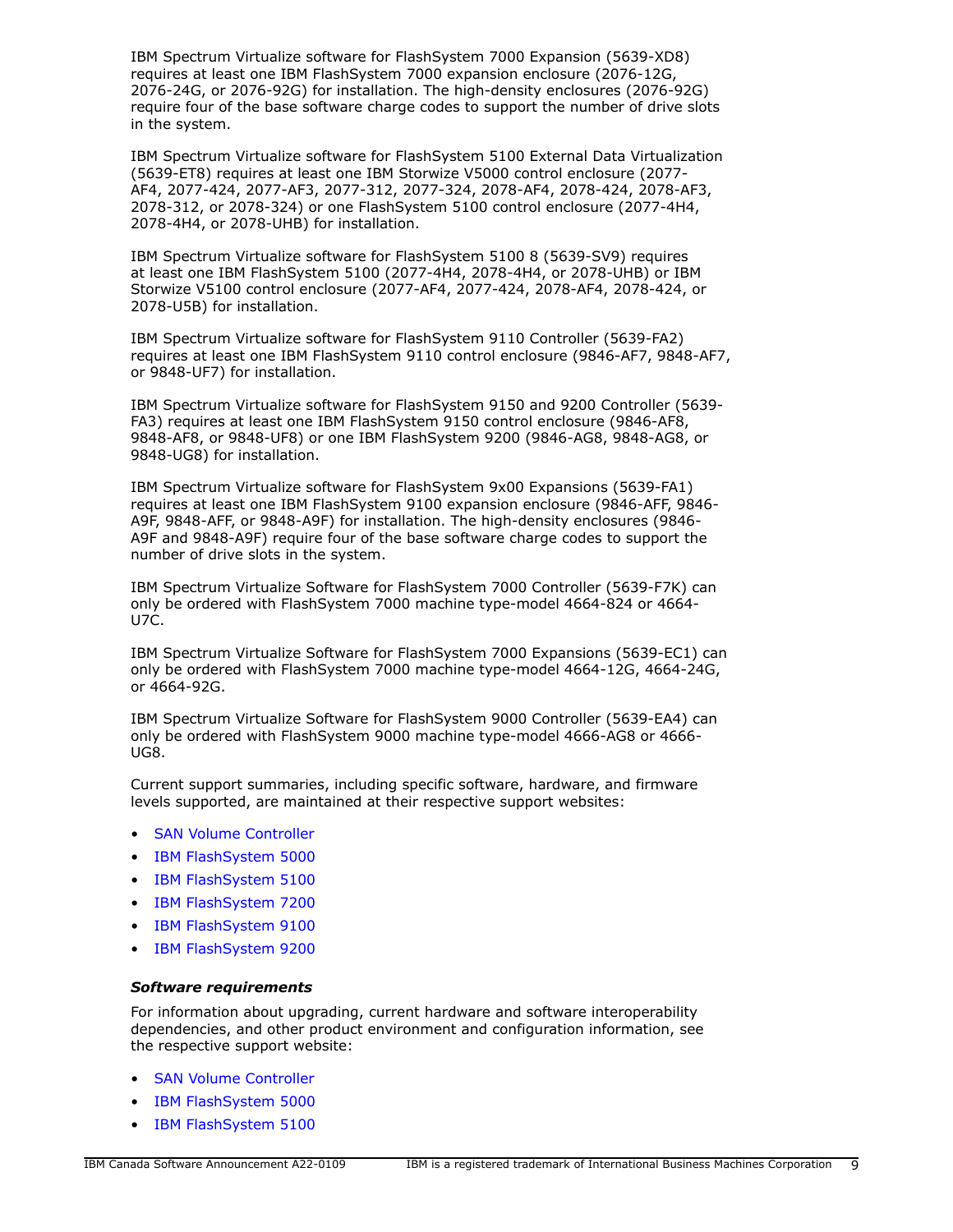- [IBM FlashSystem 7200](https://www.ibm.com/mysupport/s/topic/0TO0z000000ZT0dGAG/flashsystem-7200?language=en_US&productId=01t0z000007lcrXAAQ)
- [IBM FlashSystem 9100](https://www.ibm.com/mysupport/s/topic/0TO0z000000Rf7qGAC/hwibm-flashsystem-9100?language=en_US&productId=01t50000005Tg3jAAC)
- [IBM FlashSystem 9200](https://www.ibm.com/mysupport/s/topic/0TO0z000000ZT0iGAG/flashsystem-9200)

IBM includes one year of software maintenance with each program license acquired. The initial period of software maintenance can be extended by the purchase of the applicable two-, three-, four-, or five-year software maintenance registration program number and features.

**Note:** Only IBM Spectrum Virtualize software for SVC, IBM Spectrum Virtualize software only, and IBM Spectrum Virtualize for Public Cloud can be ordered through Passport Advantage. IBM Spectrum Virtualize for Public Cloud is only offered as a monthly term license through Passport Advantage which includes subscription and support together with the software license.

When ordering using the program number with feature codes, software maintenance can be extended by selecting the applicable two-, three-, four-, or five-year software maintenance registration program number and features. For IBM Spectrum Virtualize for SVC software only, all software maintenance renewals will be managed and invoiced through Passport Advantage.

For all current storage systems and host environments supported, go to the respective support website:

- [SAN Volume Controller](https://www.ibm.com/mysupport/s/topic/0TO0z000000Rf7lGAC/hwibm-san-volume-controller?language=en_US&productId=01t50000005Tg3M)
- [IBM FlashSystem 5000](https://www.ibm.com/mysupport/s/topic/0TO0z000000ZT0YGAW/flashsystem-5000?language=en_US&productId=01t0z000007lcrSAAQ)
- [IBM FlashSystem 5100](https://www.ibm.com/mysupport/s/topic/0TO0z000000ZT0ZGAW/flashsystem-5100?language=en_US&productId=01t0z000007lcrTAAQ)
- [IBM FlashSystem 7200](bbbhttps://www.ibm.com/mysupport/s/topic/0TO0z000000ZT0dGAG/flashsystem-7200?language=en_US&productId=01t0z000007lcrXAAQ)
- [IBM FlashSystem 9100](https://www.ibm.com/mysupport/s/topic/0TO0z000000Rf7qGAC/hwibm-flashsystem-9100?language=en_US&productId=01t50000005Tg3jAAC)
- [IBM FlashSystem 9200](https://www.ibm.com/mysupport/s/topic/0TO0z000000ZT0iGAG/flashsystem-9200)

# *Compatibility*

For further information about currently supported environments and operating guidelines, go to the respective support website:

- [SVC](https://www.ibm.com/mysupport/s/topic/0TO0z000000Rf7lGAC/hwibm-san-volume-controller?language=en_US&productId=01t50000005Tg3M)
- [IBM FlashSystem 5000](https://www.ibm.com/mysupport/s/topic/0TO0z000000ZT0YGAW/flashsystem-5000?language=en_US&productId=01t0z000007lcrSAAQ)
- [IBM FlashSystem 5100](https://www.ibm.com/mysupport/s/topic/0TO0z000000ZT0ZGAW/flashsystem-5100?language=en_US&productId=01t0z000007lcrTAAQ)
- [IBM FlashSystem 7200](https://www.ibm.com/mysupport/s/topic/0TO0z000000ZT0dGAG/flashsystem-7200?language=en_US&productId=01t0z000007lcrXAAQ)
- [IBM FlashSystem 9100](https://www.ibm.com/mysupport/s/topic/0TO0z000000Rf7qGAC/hwibm-flashsystem-9100?language=en_US&productId=01t50000005Tg3jAAC)
- [IBM FlashSystem 9200](https://www.ibm.com/mysupport/s/topic/0TO0z000000ZT0iGAG/flashsystem-9200)

# *Limitations*

This program only operates on specified storage hardware as detailed in the [Hardware requirements](#page-7-1) section.

For additional information, see the [Usage restrictions](#page-16-0) section in the [Terms and](#page-14-0) [conditions](#page-14-0) section of this announcement, and the License Information document that is available on the [IBM Software License Agreement](http://www.ibm.com/software/sla/sladb.nsf) website.

Additional information on configuration limitations and configuration guidelines is further documented in the README file accompanying the IBM Spectrum Virtualize software or in furnished publications for this product available at the [IBM SVC,](https://www.ibm.com/mysupport/s/topic/0TO0z000000Rf7lGAC/hwibm-san-volume-controller?language=en_US&productId=01t50000005Tg3M) [IBM FlashSystem 5000,](https://www.ibm.com/mysupport/s/topic/0TO0z000000ZT0YGAW/flashsystem-5000?language=en_US&productId=01t0z000007lcrSAAQ) [IBM FlashSystem 5100](https://www.ibm.com/mysupport/s/topic/0TO0z000000ZT0ZGAW/flashsystem-5100?language=en_US&productId=01t0z000007lcrTAAQ), [IBM FlashSystem 9100,](https://www.ibm.com/mysupport/s/topic/0TO0z000000Rf7qGAC/hwibm-flashsystem-9100?language=en_US&productId=01t50000005Tg3jAAC) [IBM](https://www.ibm.com/mysupport/s/topic/0TO0z000000ZT0iGAG/flashsystem-9200) [FlashSystem 9200](https://www.ibm.com/mysupport/s/topic/0TO0z000000ZT0iGAG/flashsystem-9200), [IBM FlashSystem 7200,](https://www.ibm.com/mysupport/s/topic/0TO0z000000ZT0dGAG/flashsystem-7200?language=en_US&productId=01t0z000007lcrXAAQ) and [IBM Spectrum Virtualize](https://www.ibm.com/mysupport/s/topic/0TO0z000000Rf82GAC/hwibm-spectrum-virtualize?productId=01t50000005Tg40AAC) support websites.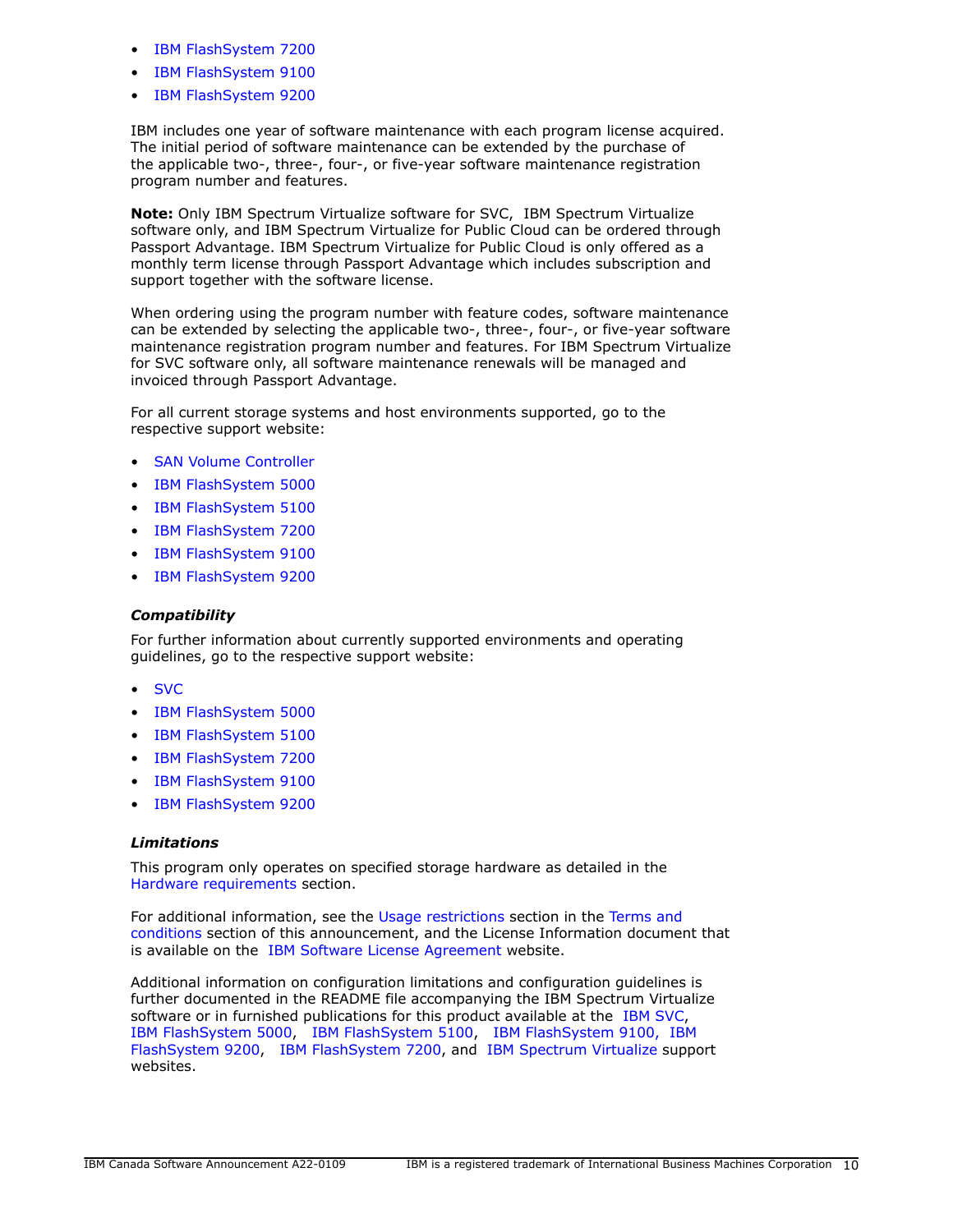Encryption and other functions in this announcement may be subject to limitations and restrictions for supported configurations, environments, and use. See the *IBM Spectrum Virtualize V8.5 Configuration Limits and Restrictions* document for details.

To view this document, access the [IBM Systems Support](http://www.ibm.com/support) website.

Select the applicable product (such as FlashSystem 5000) in the **Product Finder** menu.

Enter *V8.5 Configuration Limits and Restrictions* in the Search Support field and check the *Search only...* box.

## *IBM Support*

[IBM Support](https://www.ibm.com/support) is your gateway to technical support tools and resources that are designed to help you save time and simplify support. IBM Support can help you find answers to questions, download fixes, troubleshoot, submit and track problem cases, and build skills. Learn and stay informed about the transformation of IBM Support, including new tools, new processes, and new capabilities, by going to the [IBM Support Insider](https://www.ibm.com/support/insider).

# *Additional IBM support*

#### **IBM Client Engineering**

Client Engineering is a framework for accelerating digital transformation. It helps you generate innovative ideas and equips you with the practices, technologies, and expertise to turn those ideas into business value in weeks. When you work with Client Engineering, you bring pain points into focus. You empower your team to take manageable risks, adopt leading technologies, speed up solution development, and measure the value of everything you do. Client Engineering has experts and services to address a broad array of use cases, including capabilities for business transformation, hybrid cloud, analytics and AI, infrastructure systems, security, and more. Contact Client Engineering at sysgarage@ibm.com.

#### **Planning information**

#### *Client responsibilities*

Planning for and provisioning of the required power and environmental support for an IBM Spectrum Virtualize family product, including its storage engines, is a client responsibility.

Planning considerations for IBM Spectrum Virtualize software are listed in IBM Documentation under the respective product:

- [SAN Volume Controller](https://www.ibm.com/docs/en/sanvolumecontroller)
- [FlashSystem 7200 and Storwize V7000](https://www.ibm.com/docs/en/flashsystem-7x00)
- [FlashSystem 5000, 5100, and Storwize V5000E](https://www.ibm.com/docs/en/flashsystem-5x00)
- [FlashSystem 9100 and 9200](https://www.ibm.com/docs/en/flashsystem-9x00)

Clients with a 5641-VC8 or 5641-CP8 license are responsible to combine the total terabytes managed for each function from individual SVC license manager (cluster) reports to ensure they are within the enterprise license entitlement (within that country) for each function.

Clients with enclosure licenses for optional functions, such as Easy Tier $(R)$  and FlashCopy $<sup>(R)</sup>$ , are responsible to combine the total number of enclosures managed</sup> for each function to ensure they are within the enterprise license entitlement (within that country) for each function.

#### *Packaging*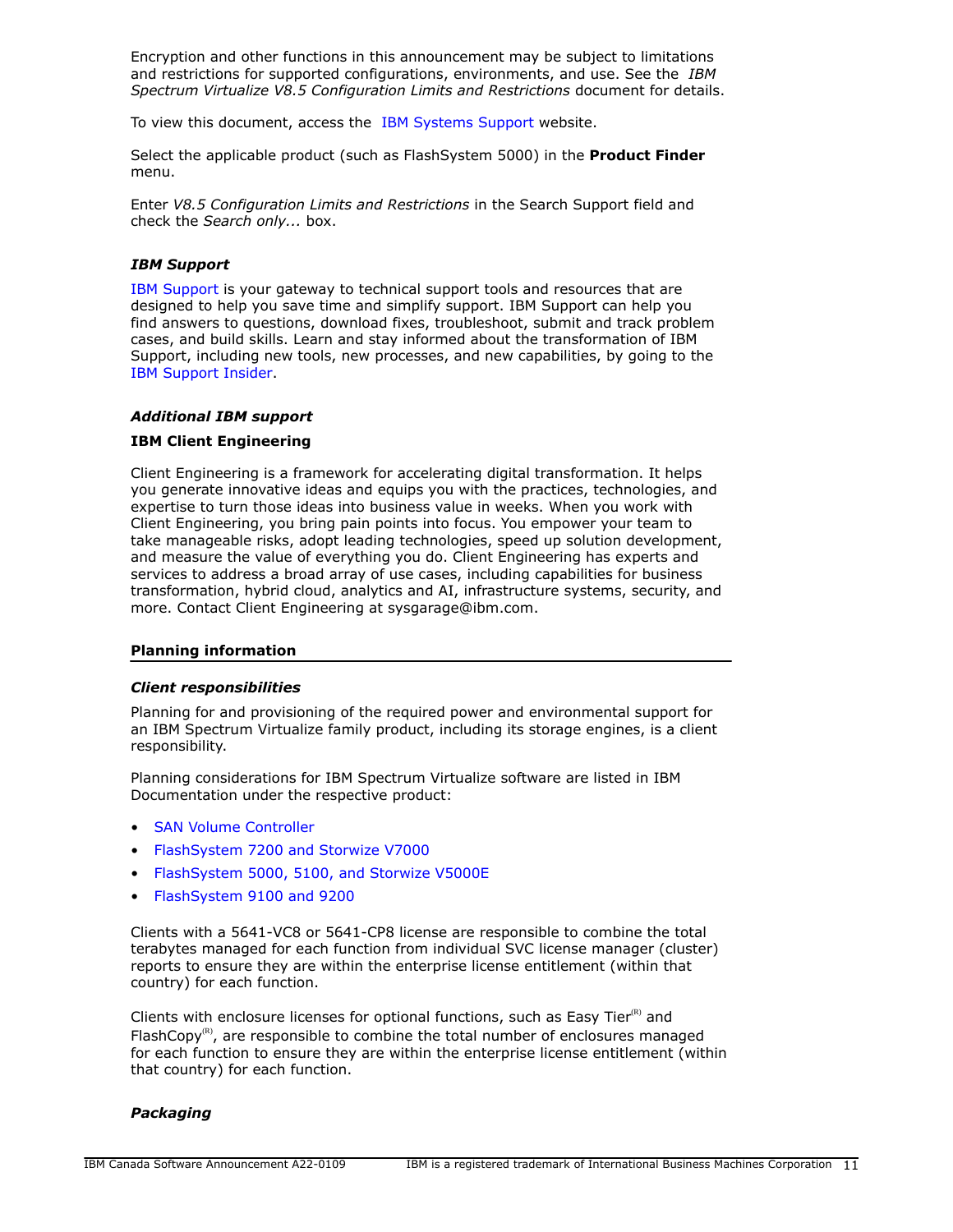This offering is available from [IBM Marketplace](https://www.ibm.com/us-en/marketplace). On IBM Marketplace, you can discover, try, and buy software, hardware, and services from IBM and third-party providers.

# **New order packaging**

License information documents for IBM Spectrum Virtualize software programs ship with the hardware on which these programs are preloaded.

The *IBM Agreement for Acquisition of Support and Addendum for Support*, Z125-6011, is shipped with each new IBM Spectrum Virtualize software order.

# **SVC**

IBM Spectrum Virtualize software for SVC 8 (5641-VC8, 5641-CP8, and 5641-B08) is pre-installed on, and shipped with, the required IBM 2145 or 2147 SVC storage engines.

After receipt of an order for IBM Spectrum Virtualize software for SVC 5641-VC8, the IBM Business Partner or client will be required to register and accept Passport Advantage or Passport Express terms and conditions. Upon registration, the client will be authorized for the electronic download of software code updates. The product includes the license and one year of support, with up to four additional years available for purchase with the product.

In addition to the IBM Agreement for Acquisition of Software Maintenance, the following are shipped with each new IBM System Storage SVC order:

- *License Information for IBM System Storage SAN Volume Controller V8,*  GI13-2841
- *IBM System Storage SAN Volume Controller Read First* file, GA32-0843

# **IBM FlashSystem 7000**

IBM Spectrum Virtualize software for FlashSystem 7000 8 (5639-DB8 and 5639- XD8) is pre-installed on, and shipped with, the required IBM 2076 FlashSystem 7000 systems.

In addition to the *IBM Agreement for Acquisition of Software Maintenance*, the License Information for IBM FlashSystem 7000 8, GI13-2841, is shipped with each new IBM FlashSystem 7200 controller order.

#### **IBM FlashSystem 5100**

IBM Spectrum Virtualize software for FlashSystem 5100 (5639-SV9) is pre-installed on, and shipped with, the required IBM 2077 or 2078 IBM FlashSystem 5100 systems.

The paid invoice acts as Proof of Entitlement (PoE) for all orders of IBM Spectrum Virtualize software 8. All associated media listed in the [Publications](#page-6-0) section are also shipped with the new hardware order. One media set per IBM Spectrum Virtualize system will be shipped.

# **IBM FlashSystem 9100 and 9200**

IBM FlashSystem 9100 and 9200 software (5639-FA1, 5639-FA2, and 5639-FA3) is pre-installed on, and shipped with, IBM 9846 and 9848 FlashSystem 9100 and 9200 systems.

IBM Spectrum Virtualize Software for FlashSystem 9000 (5639-EA4 and 5639-EB2) is pre-installed on, and shipped with, the required IBM 4666 FlashSystem 9000 storage system.

In addition to the *IBM Agreement for Acquisition of Software Maintenance,* the License Information is shipped with each new controller order.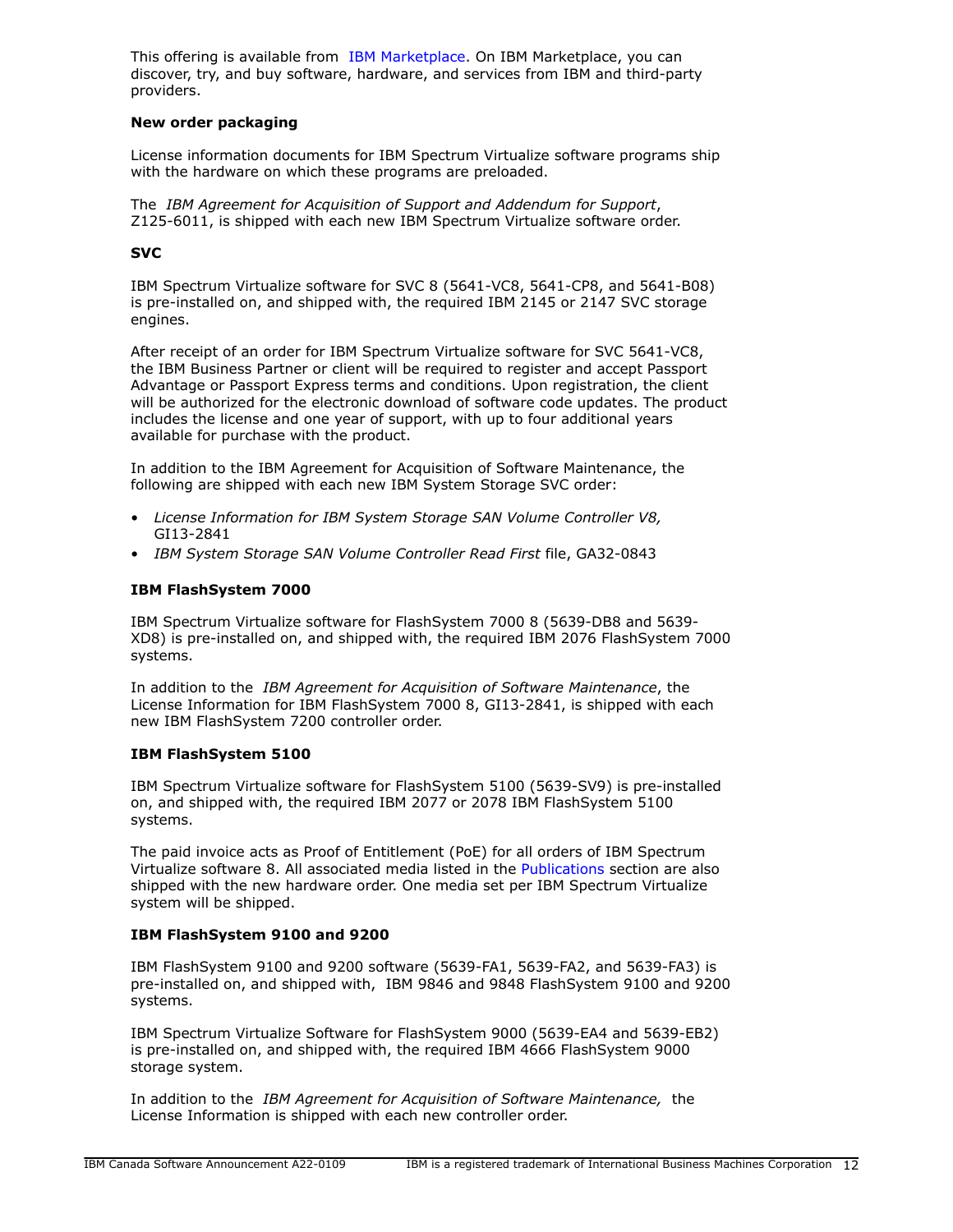The paid invoice acts as PoE for all orders of IBM Spectrum Virtualize software 8. All associated media listed in the [Publications](#page-6-0) section are also shipped with the new hardware order. One media set per IBM Spectrum Virtualize system will be shipped.

#### **IBM FlashSystem 7200**

IBM Spectrum Virtualize Software for FlashSystem 7000 (5639-F7K and 5639-EC1) is pre-installed on, and shipped with, the required IBM 4664 FlashSystem 7000 storage system.

In addition to the *IBM Agreement for Acquisition of Software Maintenance*, the License Information is shipped with each new IBM FlashSystem 7200 order.

#### **Subsequent media orders**

For additional available publications, see the [Publications](#page-6-0) section.

For assistance in placing orders with or without media features, contact your IBM representative.

Publications are in English.

# **Security, auditability, and control**

IBM Spectrum Virtualize software can use an existing LDAP for authentication, for example interfacing with Microsoft™ Active Directory.

Use of supplementary antivirus software is recommended, but not required.

The client is responsible for evaluation, selection, and implementation of security features, administrative procedures, and appropriate controls in application systems and communication facilities.

## <span id="page-12-0"></span>**Ordering information**

Products announced as dual-pipe are available for ordering by program number and feature number or by part number. Products can be obtained by part number through [Passport Advantage](https://www.ibm.com/software/passportadvantage/).

For more information, contact your IBM representative or IBM Business Partner.

This program is available only through Passport Advantage.

#### **IBM Configurator for e-business (e-config)**

There is no new ordering information in this release. For available feature numbers, see the following Software Announcements:

- [A20-0042,](http://www.ibm.com/common/ssi/cgi-bin/ssialias?infotype=an&subtype=ca&appname=gpateam&supplier=649&letternum=ENUSA20-0042) dated February 11, 2020
- [A21-0368,](http://www.ibm.com/common/ssi/cgi-bin/ssialias?infotype=an&subtype=ca&appname=gpateam&supplier=649&letternum=ENUSA21-0368) dated August 17, 2021
- [A20-0651,](http://www.ibm.com/common/ssi/cgi-bin/ssialias?infotype=an&subtype=ca&appname=gpateam&supplier=649&letternum=ENUSA20-0651) dated November 3, 2020
- [A21-0435,](http://www.ibm.com/common/ssi/cgi-bin/ssialias?infotype=an&subtype=ca&appname=gpateam&supplier=649&letternum=ENUSA21-0435) dated August 17, 2021

This software license includes Software Maintenance, previously referred to as Software Subscription and Technical Support.

Extending coverage for a total of three years or five years from the date of acquisition may be elected. Order the program number, feature number, and quantity to extend coverage for your software licenses. If maintenance has expired, specify the after license feature number.

#### **Charge metric**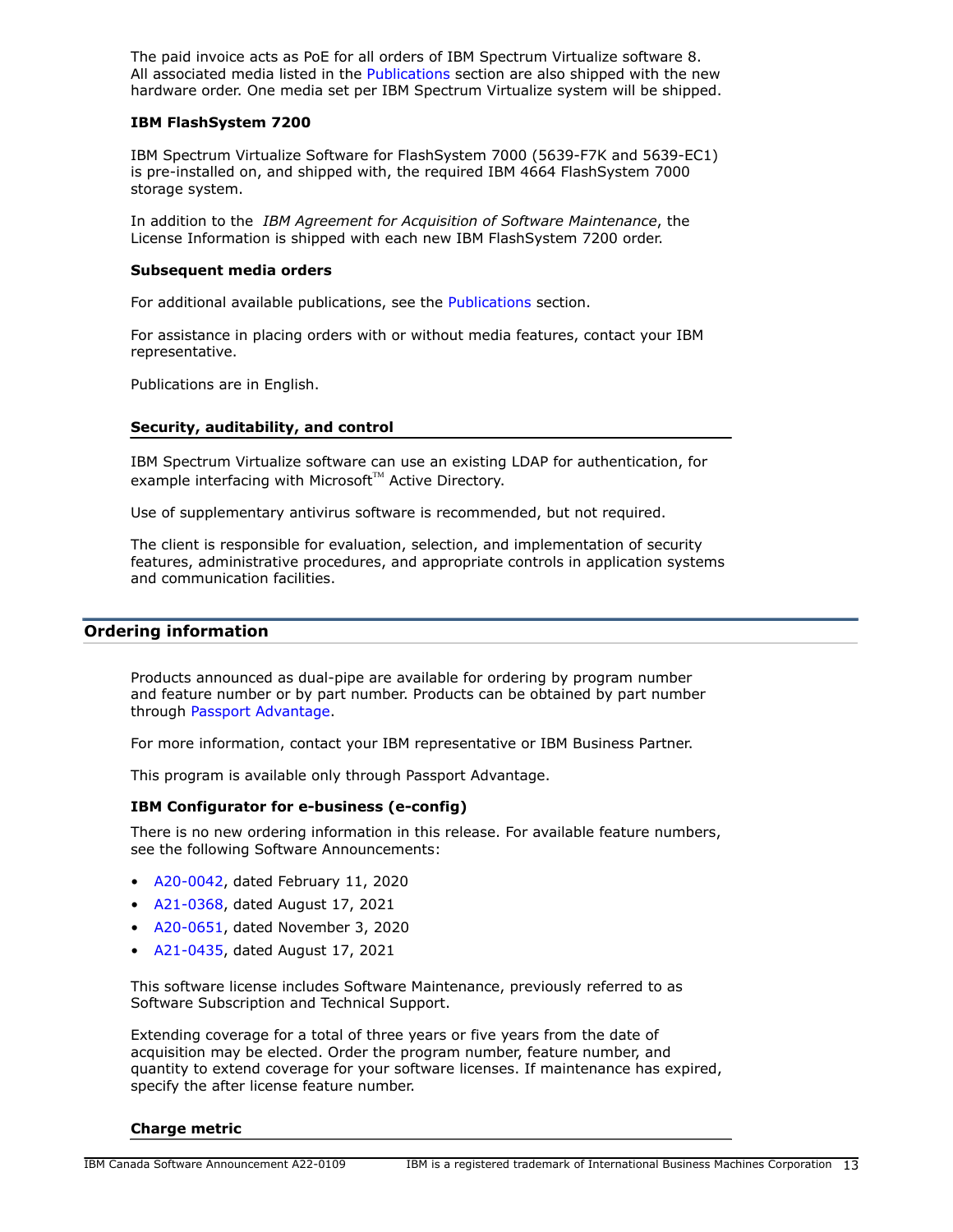**Program identifier Program Name License Information document number** 5639-CB8 IBM Spectrum Virtualize Software for Storwize V7000 Controller Software 8.5.0 [L-SVGY-C9RNLM](http://www14.software.ibm.com/cgi-bin/weblap/lap.pl?li_formnum=L-SVGY-C9RNLM) 5639-EB8 **IBM Spectrum Virtualize** Software for Storwize V7000 External Data Virtualization Software 8.5.0 [L-SVGY-C9RNLM](http://www14.software.ibm.com/cgi-bin/weblap/lap.pl?li_formnum=L-SVGY-C9RNLM) 5639-XB8 IBM Spectrum Virtualize Software for Storwize V7000 Expansion Software 8.5.0 [L-SVGY-C9RNLM](http://www14.software.ibm.com/cgi-bin/weblap/lap.pl?li_formnum=L-SVGY-C9RNLM) 5639-CB8 IBM Spectrum Virtualize Software for Storwize V7000 Controller Software 8.5.0 [L-SVGY-C9RNLM](http://www14.software.ibm.com/cgi-bin/weblap/lap.pl?li_formnum=L-SVGY-C9RNLM) 5639-EB8 IBM Spectrum Virtualize Software for Storwize V7000 External Data Virtualization Software 8.5.0 [L-SVGY-C9RNLM](http://www14.software.ibm.com/cgi-bin/weblap/lap.pl?li_formnum=L-SVGY-C9RNLM) 5639-XB8 IBM Spectrum Virtualize Software for Storwize V7000 Expansion Software 8.5.0 [L-SVGY-C9RNLM](http://www14.software.ibm.com/cgi-bin/weblap/lap.pl?li_formnum=L-SVGY-C9RNLM) 5639-ET8 IBM Spectrum Virtualize Software for FlashSystem 5100 External Data Virtualization Software 8.5.0 [L-SVGY-C9RNB8](http://www14.software.ibm.com/cgi-bin/weblap/lap.pl?li_formnum=L-SVGY-C9RNB8) 5639-SV9 IBM Spectrum Virtualize Software for FlashSystem 5100 8.5.0 [L-SVGY-C9RNB8](http://www14.software.ibm.com/cgi-bin/weblap/lap.pl?li_formnum=L-SVGY-C9RNB8) 5639-FA2 IBM Spectrum Virtualize Software for FlashSystem 9110 Controller 8.5.0 [L-SVGY-C9RMY4](http://www14.software.ibm.com/cgi-bin/weblap/lap.pl?li_formnum=L-SVGY-C9RMY4) 5639-FA3 IBM Spectrum Virtualize Software for FlashSystem 9150 and 9200 Controller 8.5.0 [L-SVGY-C9RMY4](http://www14.software.ibm.com/cgi-bin/weblap/lap.pl?li_formnum=L-SVGY-C9RMY4) 5639-FA1 IBM Spectrum Virtualize Software for FlashSystem 9x00 Expansion 8.5.0 [L-SVGY-C9RMY4](http://www14.software.ibm.com/cgi-bin/weblap/lap.pl?li_formnum=L-SVGY-C9RMY4) 5639-DB8 IBM Spectrum Virtualize Software for FlashSystem 7000 Controller 8.5.0 [L-SVGY-C9RN8C](http://www14.software.ibm.com/cgi-bin/weblap/lap.pl?li_formnum=L-SVGY-C9RN8C) 5639-XD8 IBM Spectrum Virtualize Software for FlashSystem 7000 Expansion 8.5.0 [L-SVGY-C9RN8C](http://www14.software.ibm.com/cgi-bin/weblap/lap.pl?li_formnum=L-SVGY-C9RN8C) 5639-F7K IBM Spectrum Virtualize SW for FlashSystem 7000 Controller [L-SVGY-C9RN8C](http://www14.software.ibm.com/cgi-bin/weblap/lap.pl?li_formnum=L-SVGY-C9RN8C) 5639-EC1 **IBM Spectrum Virtualize** SW for FlashSystem 7000 Expansion [L-SVGY-C9RN8C](http://www14.software.ibm.com/cgi-bin/weblap/lap.pl?li_formnum=L-SVGY-C9RN8C) 5639-EA4 IBM Spectrum Virtualize SW for FlashSystem 9000 Controller [L-SVGY-C9RMY4](http://www14.software.ibm.com/cgi-bin/weblap/lap.pl?li_formnum=L-SVGY-C9RMY4)

The charge metrics for these licensed products can be found in the following License Information documents: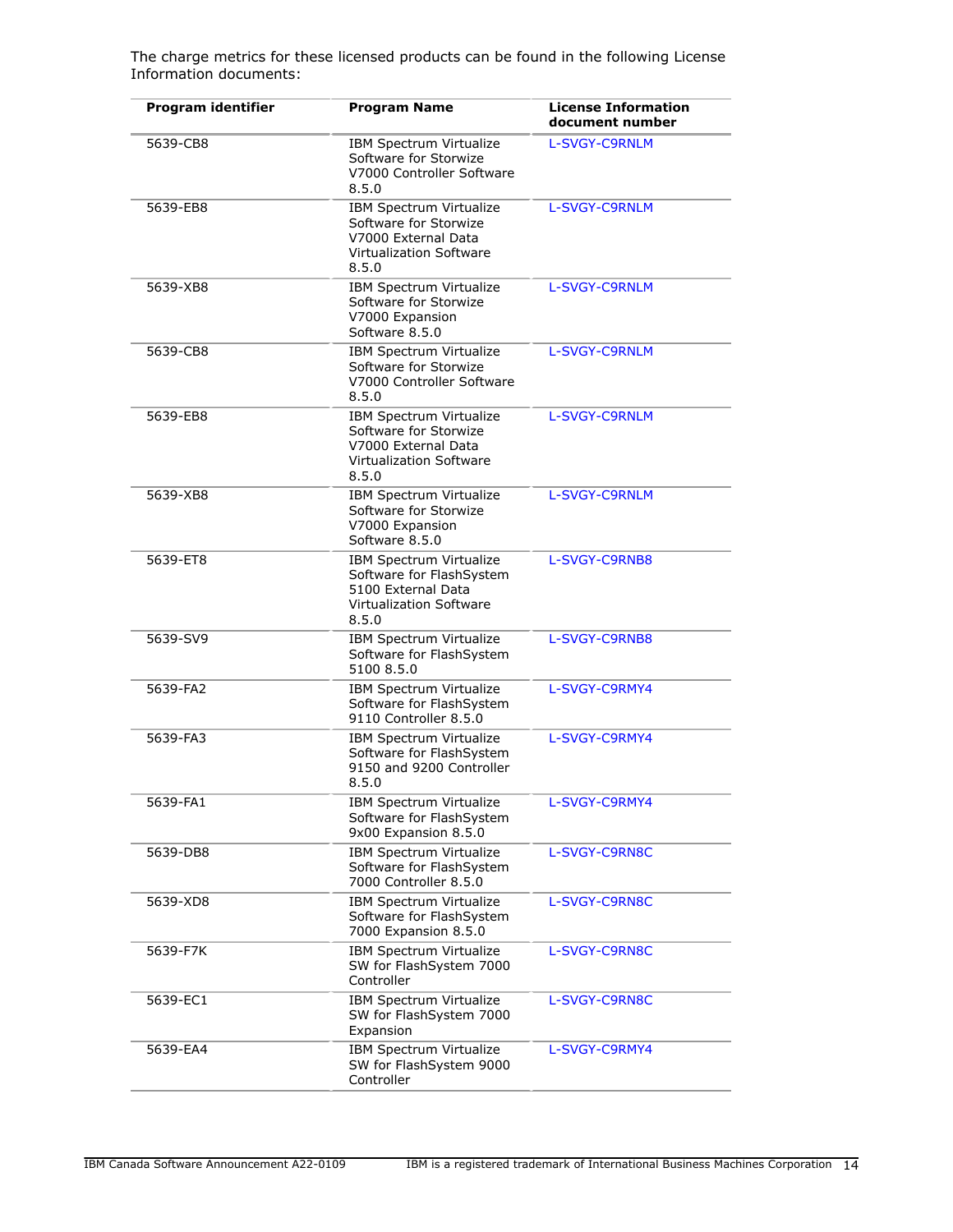Select your language of choice and scroll down to the Charge Metrics section. Follow-on releases, if any, may have updated terms. See the [License Information](https://www.ibm.com/software/sla/sladb.nsf/search?OpenForm) [documents](https://www.ibm.com/software/sla/sladb.nsf/search?OpenForm) website for more information.

# <span id="page-14-0"></span>**Terms and conditions**

The information provided in this announcement letter is for reference and convenience purposes only. The terms and conditions that govern any transaction with IBM are contained in the applicable contract documents such as the IBM International Program License Agreement, IBM International Passport Advantage Agreement, and the IBM Agreement for Acquisition of Software Maintenance.

This product is available only through Passport Advantage.

#### **Licensing**

IBM International Program License Agreement including the License Information document and Proof of Entitlement (PoE) govern your use of the program. PoEs are required for all authorized use. Part number products only, offered outside of Passport Advantage, where applicable, are license only and do not include Software Maintenance.

This software license includes Software Subscription and Support (also referred to as Software Maintenance).

## **Software Maintenance**

The IBM Agreement for Acquisition of Software Maintenance (Z125-6011) applies for Subscription and Support (also referred to as Software Maintenance) and does not require client signatures.

Licenses under the IBM International Program License Agreement (IPLA) provide for support with ongoing access to releases and versions of the program. IBM includes one year of Software Subscription and Support (also referred to as Software Maintenance) with the initial license acquisition of each program acquired. The initial period of Software Subscription and Support can be extended by the purchase of a renewal option, if available. Two charges apply: a one-time license charge for use of the program and an annual renewable charge for the enhanced support that includes telephone assistance (voice support for defects during normal business hours), as well as access to updates, releases, and versions of the program as long as support is in effect.

#### **License Information number**

The following License Information documents apply to the offerings in this announcement:

| Program identifier | <b>Program Name</b>                                                                                                       | <b>License Information</b><br>document number |
|--------------------|---------------------------------------------------------------------------------------------------------------------------|-----------------------------------------------|
| 5639-CB8           | <b>IBM Spectrum Virtualize</b><br>Software for Storwize<br>V7000 Controller Software<br>8.5.0                             | L-SVGY-C9RNLM                                 |
| 5639-EB8           | <b>IBM Spectrum Virtualize</b><br>Software for Storwize<br>V7000 External Data<br><b>Virtualization Software</b><br>8.5.0 | L-SVGY-C9RNLM                                 |
| 5639-XB8           | IBM Spectrum Virtualize<br>Software for Storwize<br>V7000 Expansion<br>Software 8.5.0                                     | L-SVGY-C9RNLM                                 |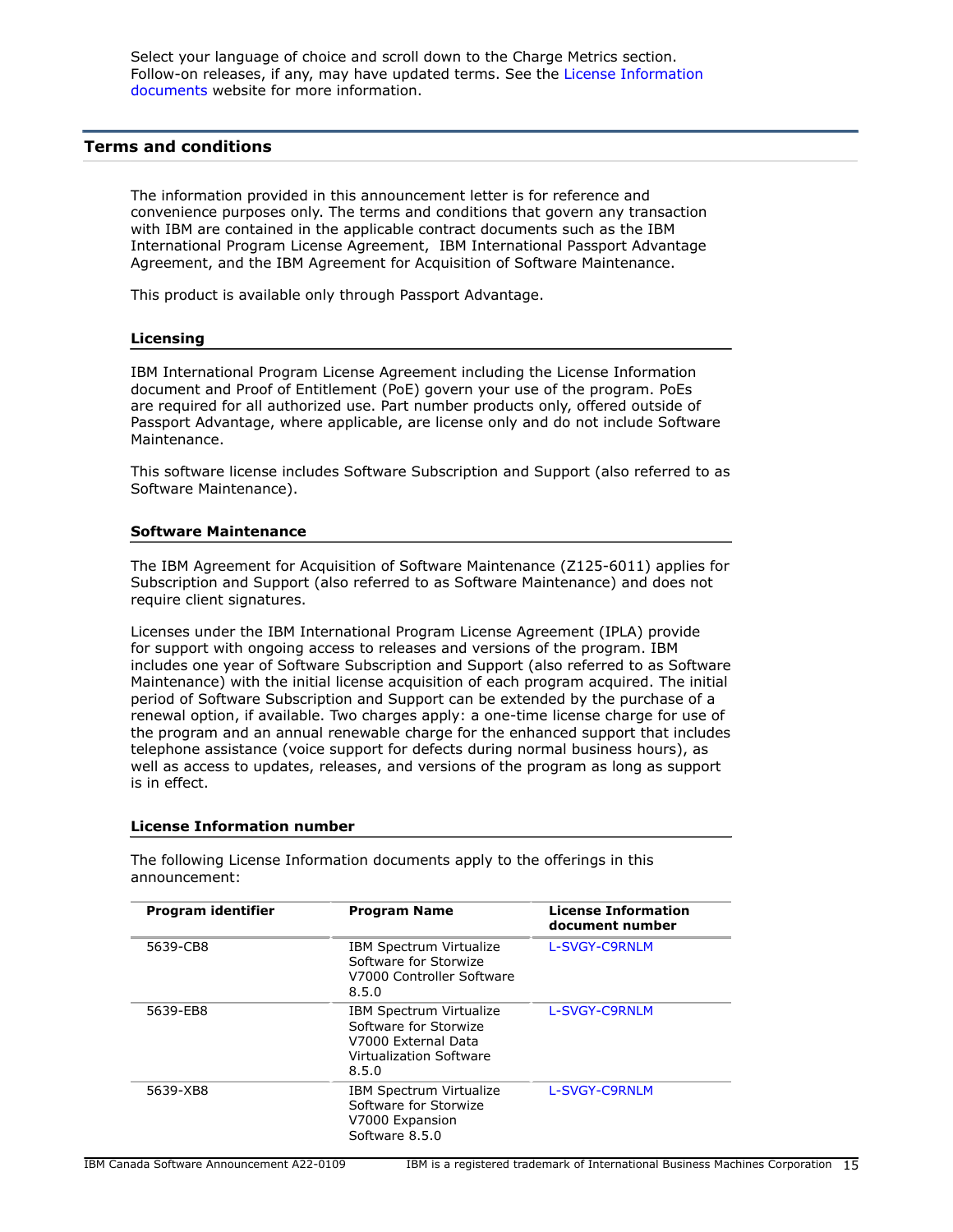| <b>Program identifier</b> | <b>Program Name</b>                                                                                           | <b>License Information</b><br>document number |  |
|---------------------------|---------------------------------------------------------------------------------------------------------------|-----------------------------------------------|--|
| 5639-ET8                  | IBM Spectrum Virtualize<br>Software for FlashSystem<br>5100 External Data<br>Virtualization Software<br>8.5.0 | L-SVGY-C9RNB8                                 |  |
| 5639-SV9                  | <b>IBM Spectrum Virtualize</b><br>Software for FlashSystem<br>5100 8.5.0                                      | L-SVGY-C9RNB8                                 |  |
| 5639-FA2                  | IBM Spectrum Virtualize<br>Software for FlashSystem<br>9110 Controller 8.5.0                                  | L-SVGY-C9RMY4                                 |  |
| 5639-FA3                  | <b>IBM Spectrum Virtualize</b><br>Software for FlashSystem<br>9150 and 9200 Controller<br>8.5.0               | L-SVGY-C9RMY4                                 |  |
| 5639-FA1                  | IBM Spectrum Virtualize<br>Software for FlashSystem<br>9x00 Expansion 8.5.0                                   | L-SVGY-C9RMY4                                 |  |
| 5639-DB8                  | IBM Spectrum Virtualize<br>Software for FlashSystem<br>7000 Controller 8.5.0                                  | L-SVGY-C9RN8C                                 |  |
| 5639-XD8                  | IBM Spectrum Virtualize<br>Software for FlashSystem<br>7000 Expansion 8.5.0                                   | L-SVGY-C9RN8C                                 |  |
| 5639-F7K                  | IBM Spectrum Virtualize<br>SW for FlashSystem 7000<br>Controller                                              | L-SVGY-C9RN8C                                 |  |
| 5639-EC1                  | <b>IBM Spectrum Virtualize</b><br>SW for FlashSystem 7000<br>Expansion                                        | L-SVGY-C9RN8C                                 |  |
| 5639-EA4                  | IBM Spectrum Virtualize<br>SW for FlashSystem 9000<br>Controller                                              | L-SVGY-C9RMY4                                 |  |

Select your language of choice and scroll down to the Charge Metrics section.

Follow-on releases, if any, may have updated terms. See the [License Information](https://www.ibm.com/software/sla/sladb.nsf/search?OpenForm) [documents](https://www.ibm.com/software/sla/sladb.nsf/search?OpenForm) website for more information.

# **Limited warranty applies**

Yes

#### **Limited warranty**

IBM warrants that when the program is used in the specified operating environment, it will conform to its specifications. The warranty applies only to the unmodified portion of the program. IBM does not warrant uninterrupted or error-free operation of the program or that IBM will correct all program defects. You are responsible for the results obtained from the use of the program.

IBM provides you with access to IBM databases containing information on known program defects, defect corrections, restrictions, and bypasses at no additional charge. For further information, see the [IBM Support Guide](http://www.ibm.com/support/customercare/sas/f/handbook/home.html).

IBM will maintain this information for at least one year after the original licensee acquires the program (warranty period).

# **Program support**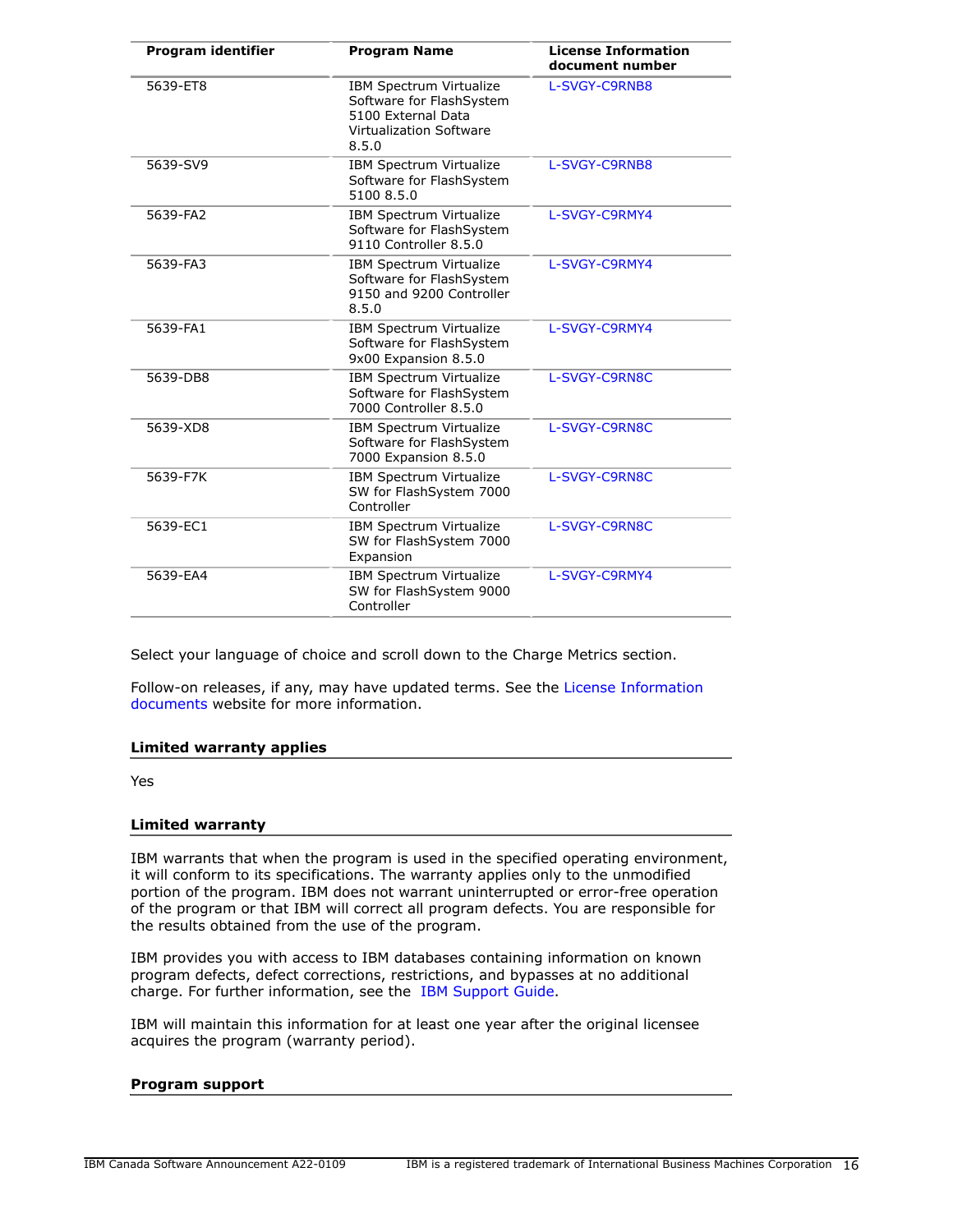Subscription and Support includes telephone assistance, as well as access to updates, releases, and versions of the program as long as support is in effect. You will be notified of discontinuance of support with 12 months' notice.

# **Money-back guarantee**

If for any reason you are dissatisfied with the program and you are the original licensee, you may obtain a refund of the amount you paid for it, if within 30 days of your invoice date you return the program and its PoE to the party from whom you obtained it. If you downloaded the program, you may contact the party from whom you acquired it for instructions on how to obtain the refund.

For clarification, note that (1) for programs acquired under the IBM International Passport Advantage offering, this term applies only to your first acquisition of the program and (2) for programs acquired under any of IBM's On/Off Capacity on Demand (On/Off CoD) software offerings, this term does not apply since these offerings apply to programs already acquired and in use by you.

# **Volume orders (IVO)**

Yes. Contact your IBM representative.

# **Passport Advantage applies**

Yes, information is available on the [Passport Advantage and Passport Advantage](http://www.ibm.com/software/passportadvantage) [Express](http://www.ibm.com/software/passportadvantage) website.

# <span id="page-16-0"></span>**Usage restrictions**

Yes

This offering is subject to usage restrictions.

# **SVC standard software (5641-VC8)**

This program (5641-VC8) is licensed on a per storage capacity unit (SCU) with cumulative license basis for SVC Base License and SVC Compression; licensed on a a per-terabyte (with cumulative tiers) capacity basis for SVC FlashCopy and SVC Remote Mirror; and licensed on a per-storage device for SVC Encryption. Users may only install this program on IBM System Storage SAN Volume Controller 2145 or 2147 storage engines.

IBM SVC standard software and its associated features are licensed to the client (enterprise). Note that a client who has physical sites in multiple countries may consolidate their licenses only within each country. Check with your sales representative and review all necessary conditions prior to licensing.

A client's right to use the IBM FlashCopy for SAN Volume Controller and Metro/ Global Mirror for SAN Volume Controller features of this program is also limited to the amount of authorizations obtained from IBM. The authorizations for FlashCopy and for Metro/Global Mirror cannot exceed the total capacity authorization for the amount of managed storage on all clusters. Use of FlashCopy features requires license authorizations for only the FlashCopy sources, not the targets.

Use of Metro/Global Mirror features requires license authorizations for both the Metro/Global Mirror source and target capacities in use.

Clients may use the encryption feature once they purchase feature ACE2 on the hardware, and the encryption PID (5641-B08 or 5725-Y35) software enablement offering. Only one encryption software product is required per SVC node, regardless of the capacity of the system. Every SVC node in an SVC cluster must have encryption enabled for it to function.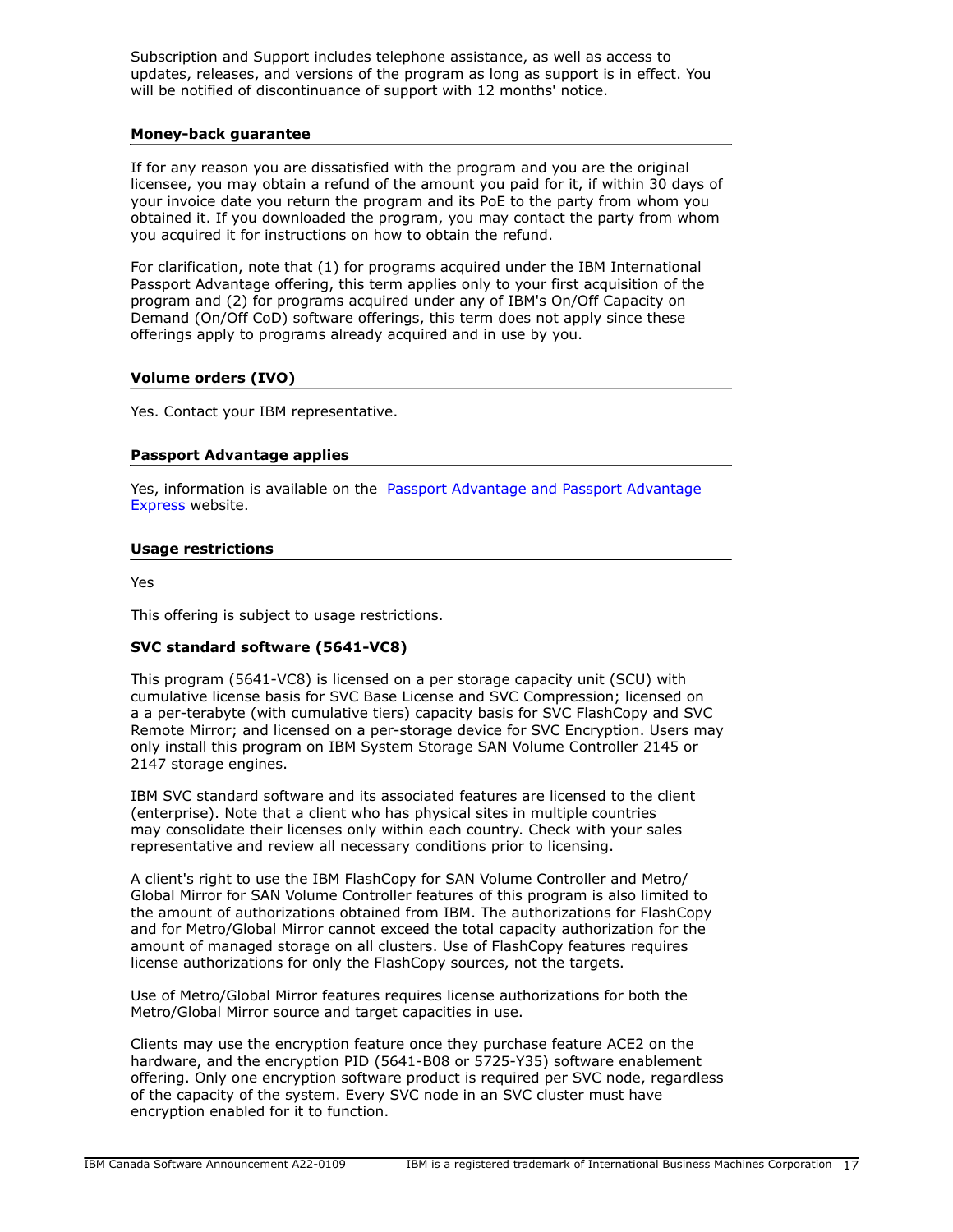This program is only supported for use with host servers, storage sub-systems, and SAN configurations identified by IBM as being supported for attachment to the IBM System Storage SVC. This program is delivered together with code provided under separate license agreements, including, but not limited to, open source license agreements.

See License Information document [L-SVGY-C9RNH3](http://www14.software.ibm.com/cgi-bin/weblap/lap.pl?li_formnum=L-SVGY-C9RNH3) for details. These restrictions are current as of the date of announcement. Follow-on releases, if any, may have updated terms. See the [License Information documents](https://www.ibm.com/software/sla/sladb.nsf/search?OpenForm) website for any new or revised restrictions.

# **FlashSystem 7000**

The following Program Unique Terms apply. This program is licensed for use with the IBM FlashSystem 7000 system with which the program was delivered, and only to manage the capacity specified in the proof of entitlement document for that license. A separate license is required for each IBM FlashSystem 7000 storage enclosure. The following paragraph titled "Disabling device" applies to the use of the IBM FlashSystem 7000 Software components. The term "Program" in these paragraphs shall mean the IBM FlashSystem 7000 Software components.

For all externally virtualized storage, such as any storage not purchased as part of a 9100 or 9200 system, SVC capacity based licensing applies.

*Disabling device:* The Program may include a disabling device that will prevent certain features from being used. You will not tamper with such disabling device or otherwise change the Program.

*Transferability:* The Programs 5639-DB8, 5639-CB8, 5639-XB8, 5639-XD8, 5639- F7K, and 5639-EC1 are not transferable between IBM FlashSystem 7000 systems and are only to be used on the IBM FlashSystem 7000 system for which it was purchased. If the system is transferred to a new owner, the program license transfers with the system. However, Software Maintenance does not transfer, and a new maintenance agreement must be purchased by the new owner. This is also applicable to Software Maintenance acquired through IBM Storage Expert Care.

See License Information document [L-SVGY-C9RN8C](http://www14.software.ibm.com/cgi-bin/weblap/lap.pl?li_formnum=L-SVGY-C9RN8C) for details. These restrictions are current as of the date of announcement. Follow-on releases, if any, may have updated terms. See the [License Information documents](https://www.ibm.com/software/sla/sladb.nsf/search?OpenForm) website for any new or revised restrictions.

# **FlashSystem 5100**

The following Program Unique Terms apply. This program is licensed for use with the IBM FlashSystem 5100 with which the program was delivered and only to manage the capacity specified in the proof of entitlement document for that license. A separate license is required for each IBM FlashSystem 5100 storage enclosure. The following paragraph titled "Disabling device" applies to the use of the IBM FlashSystem 5100 Software components. The term "Program" in these paragraphs shall mean the IBM FlashSystem 5100 Software components.

*Disabling device:* The Program may include a disabling device that will prevent certain features from being used. You will not tamper with such disabling device or otherwise change the Program.

*Transferability:* The Program 5639-SV9 is not transferable between IBM FlashSystem 5100 systems and is only to be used on the IBM FlashSystem 5100 system for which it was purchased. If the system is transferred to a new owner, the program license transfers with the system. However, Software Maintenance does not transfer, and a new maintenance agreement must be purchased by the new owner.

See License Information document [L-SVGY-C9RNB8](http://www14.software.ibm.com/cgi-bin/weblap/lap.pl?li_formnum=L-SVGY-C9RNB8) for details. These restrictions are current as of the date of announcement. Follow-on releases, if any, may have updated terms. See the [License Information documents](https://www.ibm.com/software/sla/sladb.nsf/search?OpenForm) website for any new or revised restrictions.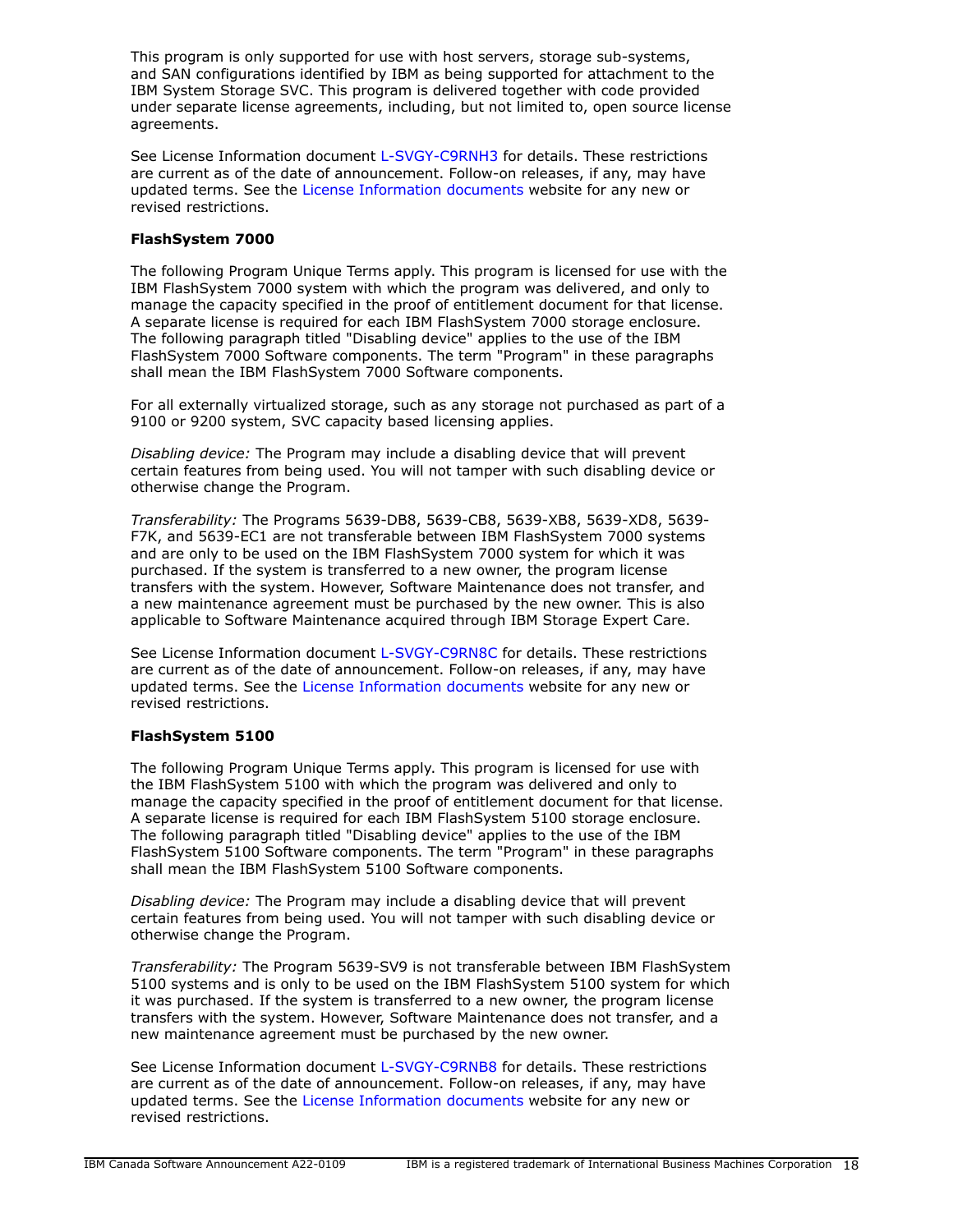# **FlashSystem 9100 and 9200**

The following Program Unique Terms apply. This program is licensed for use with the IBM FlashSystem 9100 and 9200 systems with which the program was delivered, and only to manage the capacity specified in the proof of entitlement document for that license. A separate license is required for each IBM FlashSystem 9100 or 9200 storage enclosure. The following paragraph titled "Disabling device" applies to the use of the IBM FlashSystem 9100 or 9200 Software components. The term "Program" in these paragraphs shall mean the IBM FlashSystem 9100 or 9200 Software components.

For all externally virtualized storage, such as any storage not purchased as part of a 9100 or 9200 system, SVC capacity based licensing applies.

For the utility models 9848-UF7, 9848-UF8, and 9848-UG8, external virtualization is not supported except for data migration onto the 9848-UF7, 9848-UF8, and 9848- UG8 within a 90 day window.

*Disabling device:* The Program may include a disabling device that will prevent certain features from being used. You will not tamper with such disabling device or otherwise change the Program.

*Transferability:* The Programs 5639-FA1, 5639-FA2, 5639-FA3, 5639-EA4 and 5639- EB2 are not transferable between IBM FlashSystem 9100 and 9200 systems, and are only to be used on the IBM FlashSystem 9100 or 9200 system for which it was purchased. If the system is transferred to a new owner, the program license transfers with the system. However, Software Maintenance does not transfer, and a new maintenance agreement must be purchased by the new owner. This is also applicable to Software Maintenance acquired through IBM Storage Expert Care.

See License Information document [L-SVGY-C9RMY4](http://www14.software.ibm.com/cgi-bin/weblap/lap.pl?li_formnum=L-SVGY-C9RMY4) for details. These restrictions are current as of the date of announcement. Follow-on releases, if any, may have updated terms. See the [License Information documents](https://www.ibm.com/software/sla/sladb.nsf/search?OpenForm) website for any new or revised restrictions.

# **Software Subscription and Support applies**

Yes. Software Subscription and Support, also referred to as Software Maintenance, is now included in the Passport Advantage Agreement. Installation and technical support for the products announced in this announcement is provided by the Software Subscription and Support offering of the IBM International Passport Advantage Agreement. This fee service enhances client productivity by providing voice or electronic access into the IBM support organizations.

IBM includes one year of Software Subscription and Support with the initial license acquisition of each program acquired. The initial period of Software Subscription and Support can be extended by the purchase of a renewal option.

While your Software Subscription and Support is in effect, IBM provides you assistance for your routine, short duration installation and usage (how-to) questions, and code-related questions. IBM provides assistance by telephone and, if available, electronic access, only to your information systems (IS) technical support personnel during the normal business hours (published prime shift hours) of your IBM support centre. (This assistance is not available to your users.) IBM provides Severity 1 assistance 24 hours a day, every day of the year. For additional details, see the [IBM Support Guide.](http://www.ibm.com/support/customercare/sas/f/handbook/home.html) Software Subscription and Support does not include assistance for the design and development of applications, your use of programs in other than their specified operating environment, or failures caused by products for which IBM is not responsible under this agreement.

For additional information about the Passport Advantage Agreement, go to the [Passport Advantage and Passport Advantage Express](http://www.ibm.com/software/passportadvantage) website.

All distributed software licenses include Software Subscription and Support for a period of 12 months from the date of acquisition, providing a streamlined way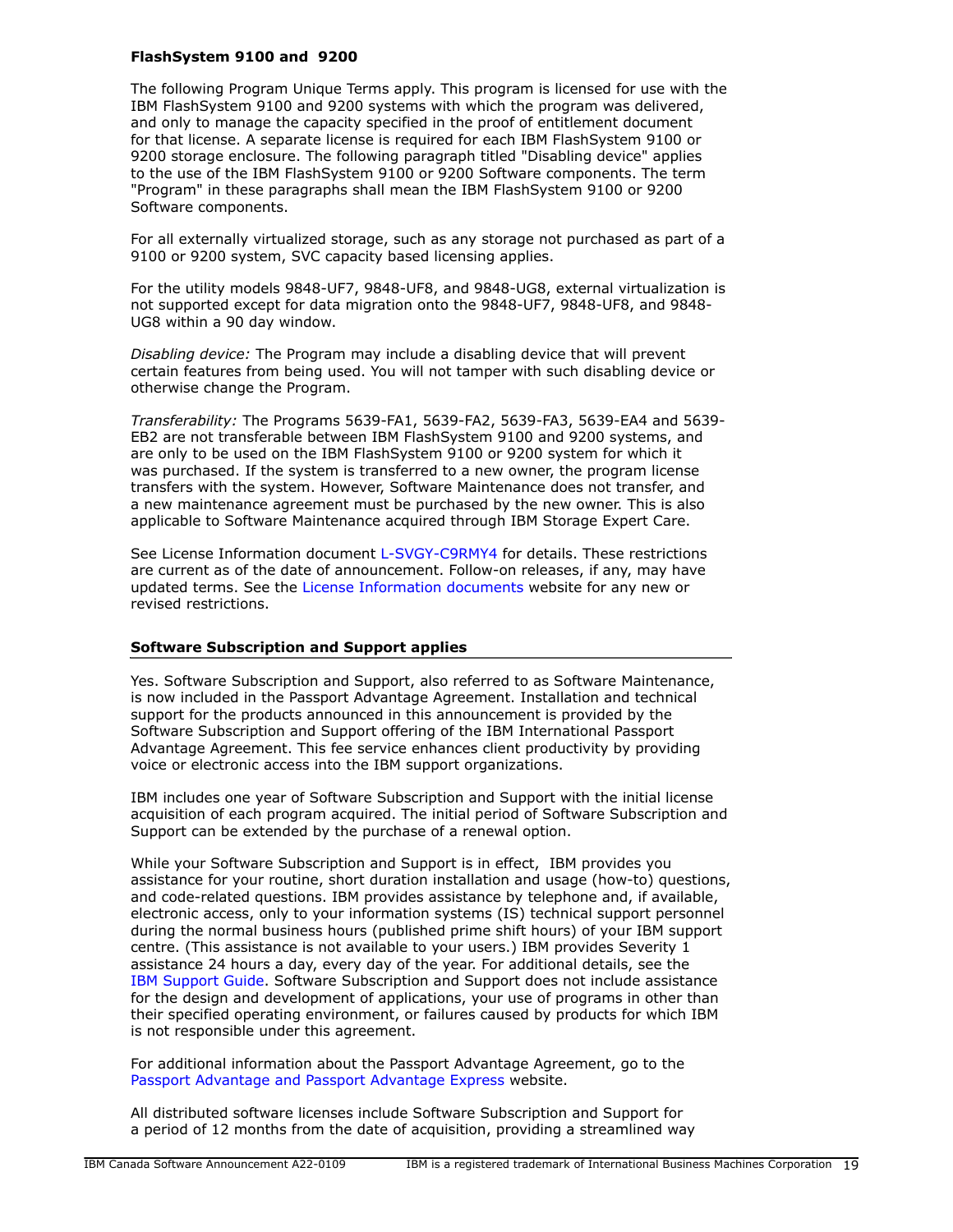to acquire IBM software and assure technical support coverage for all licenses. Extending coverage for a total of three years from date of acquisition, may be elected.

## **Variable charges apply**

No

# **Educational allowance available**

Yes. A 15% education allowance applies to qualified education institution clients.

# **Academic use allowance**

Yes

# **Statement of good security practices**

IT system security involves protecting systems and information through intrusion prevention, detection, and response to improper access from within and outside your enterprise. Improper access can result in information being altered, destroyed, or misappropriated or can result in misuse of your systems to attack others. Without a comprehensive approach to security, no IT system or product should be considered completely secure and no single product or security measure can be completely effective in preventing improper access. IBM systems and products are designed to be part of a regulatory compliant, comprehensive security approach, which will necessarily involve additional operational procedures, and may require other systems, products, or services to be most effective.

**Important:** IBM does not warrant that any systems, products, or services are immune from, or will make your enterprise immune from, the malicious or illegal conduct of any party.

# <span id="page-19-0"></span>**Prices**

Prices are subject to change without notice.

GST, QST, and sales taxes, where applicable, are extra.

For additional information and current prices, contact your local IBM representative or IBM Business Partner.

#### **Business Partner information**

If you are an IBM Business Partner acquiring products from IBM, you may link to Passport Advantage On-line for resellers where you can obtain Business Partner pricing information. An IBMid and password are required to access the [IBM Passport](https://www.ibm.com/software/passportadvantage/pao_reseller.html) [Advantage](https://www.ibm.com/software/passportadvantage/pao_reseller.html) or [IBM PartnerWorld](https://www.ibm.com/partnerworld/resources/sell) $(R)$  website.

## **Passport Advantage**

For Passport Advantage information and charges, contact your IBM representative. Additional information is also available on the [Passport Advantage and Passport](http://www.ibm.com/software/passportadvantage) [Advantage Express](http://www.ibm.com/software/passportadvantage) website.

For all local charges, contact your IBM representative or your authorized IBM Business Partner.

#### **IBM Global Financing**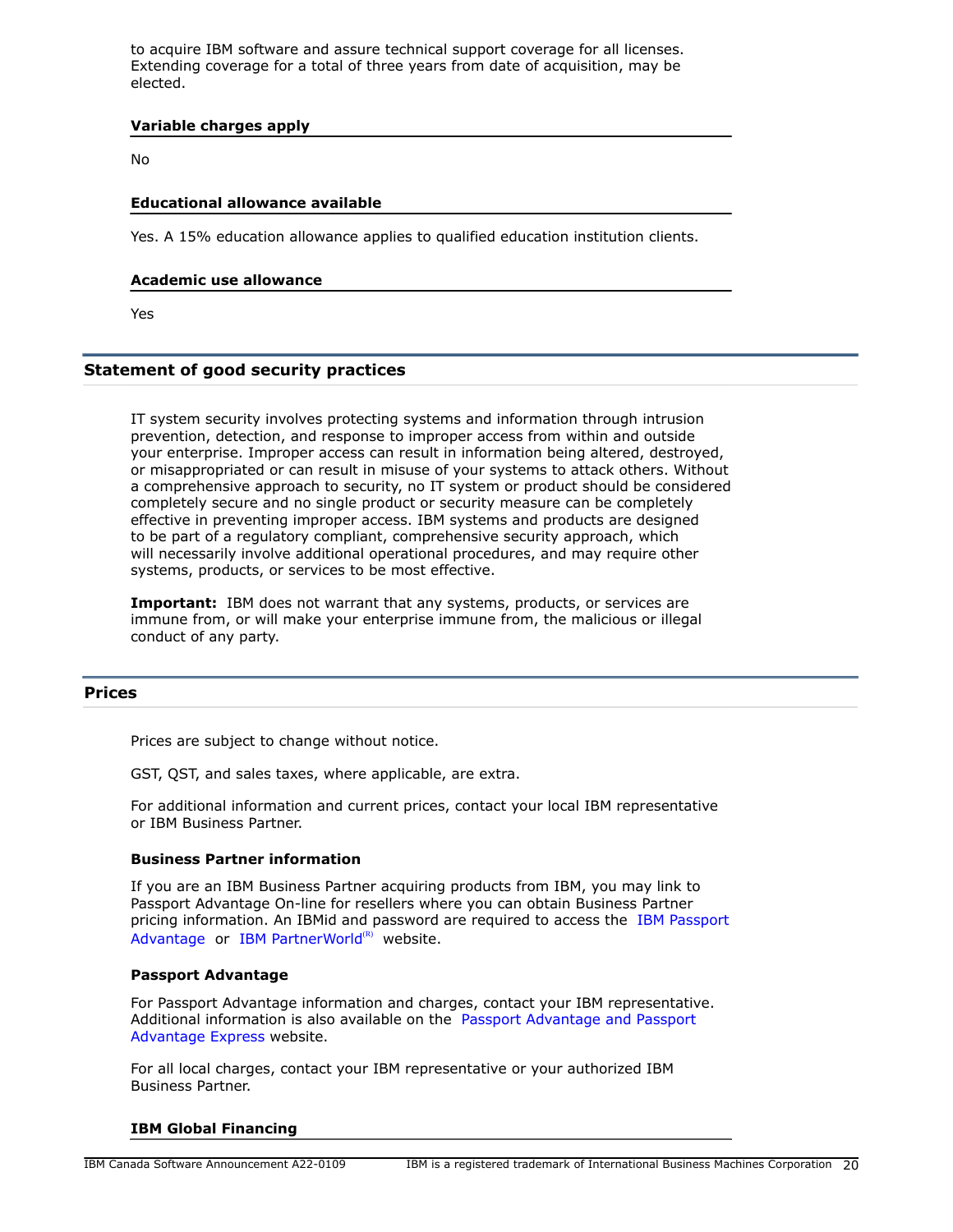IBM Global Financing offers competitive financing to credit-qualified clients to assist them in acquiring IT solutions. Offerings include financing for IT acquisition, including hardware, software, and services, from both IBM and other manufacturers or vendors. Offerings (for all client segments: small, medium, and large enterprise), rates, terms, and availability can vary by country. Contact your local IBM Global Financing organization or go to the [IBM Global Financing](http://www.ibm.com/financing) website for more information.

IBM Global Financing offerings are provided through IBM Credit LLC in the United States, and other IBM subsidiaries and divisions worldwide to qualified commercial and government clients. Rates are based on a client's credit rating, financing terms, offering type, equipment type, and options, and may vary by country. Other restrictions may apply. Rates and offerings are subject to change, extension, or withdrawal without notice.

Financing from IBM Global Financing helps you preserve cash and credit lines, enables more technology acquisition within current budget limits, can help accelerate implementation of economically attractive new technologies, offers payment and term flexibility, and can help match project costs to projected benefits. Financing is available worldwide for credit-qualified clients.

## <span id="page-20-0"></span>**Order now**

To order, contact the IBM Digital Sales Center, your local IBM representative, or your IBM Business Partner. To identify your local IBM representative or IBM Business Partner, call 800-IBM-4YOU (426-4968). For more information, contact the IBM Digital Sales Center.

Phone: 800-IBM-4YOU (426-4968)

Fax: 800-2IBM-FAX (242-6329)

For IBM representative: askibm@ca.ibm.com

For IBM Business Partner: pwcs@us.ibm.com

IBM Digital Sales Offices 3600 Steeles Ave. East Markham, ON L3R 9Z7, CA H7

The IBM Digital Sales Center, our national direct marketing organization, can add your name to the mailing list for catalogues of IBM products.

**Note:** Shipments will begin after the planned availability date.

# <span id="page-20-1"></span>**Regional availability**

Anguilla, Antigua and Barbuda, Aruba, Bahamas, Barbados, Bermuda, Sint Eustatius and Saba Bonaire, Canada, Cayman Islands, Curacao, Dominica, Grenada, Guyana, Jamaica, Montserrat, Saint Kitts and Nevis, Saint Lucia, Saint Vincent and the Grenadines, Sint Maarten, Suriname, Trinidad and Tobago, Turks and Caicos Islands, and British Virgin Islands

#### *Trade-marks*